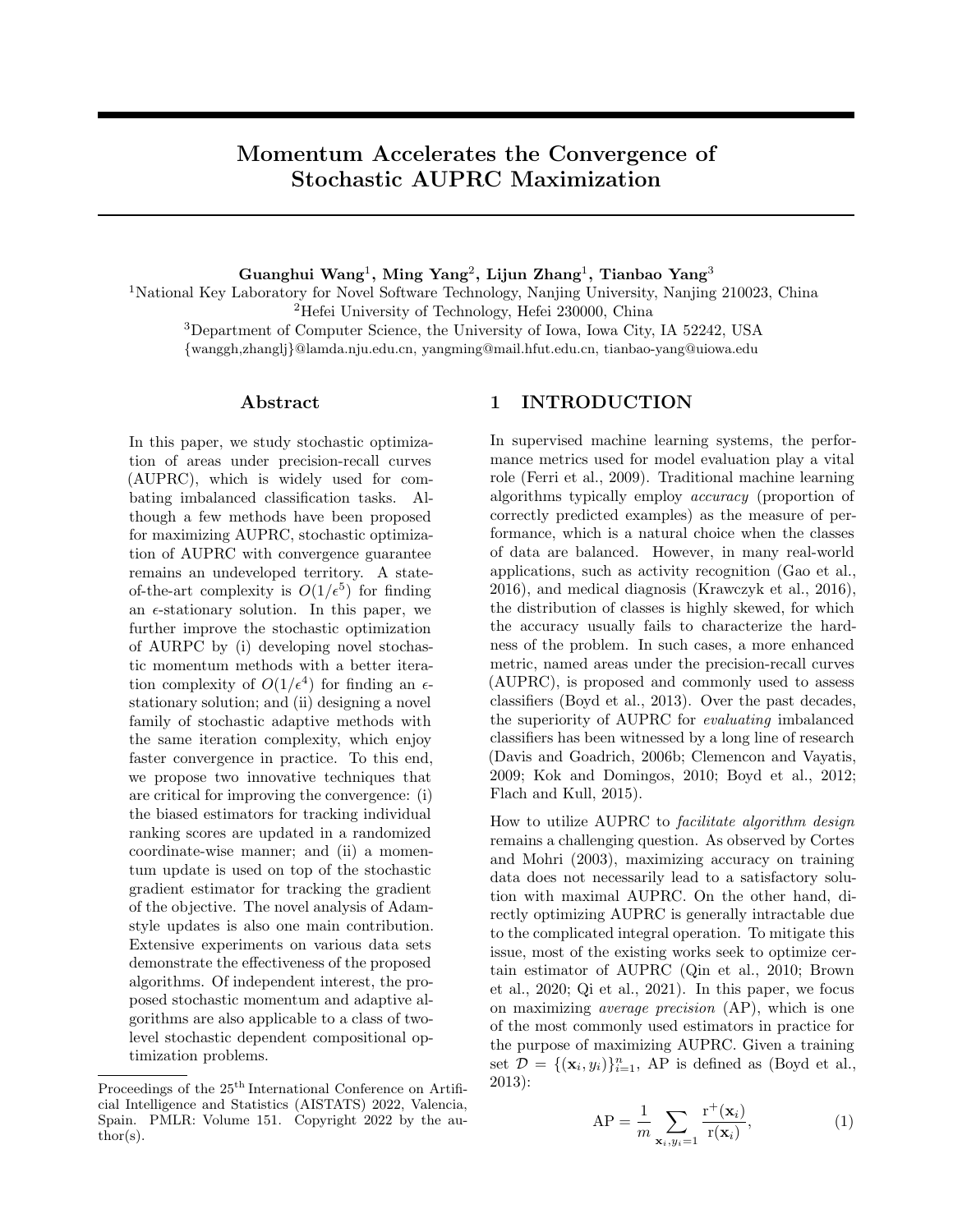where  $(\mathbf{x}_i, y_i = 1)$  denotes a positive example,  $\mathbf{r}^+(\mathbf{x}_i)$ denotes its rank among all positive examples (i.e., the number of positive examples that are ranked higher than  $\mathbf{x}_i$  including itself),  $r(\mathbf{x}_i)$  denotes its rank among all examples (i.e., the number of examples that are ranked higher than  $x_i$  including itself), and m denotes the total number of positive examples. It can be proved that AP is an unbiased estimator of AUPRC as the number of examples  $n$  goes infinity.

However, the optimization of AP is challenging due to the non-differential ranking functions  $r^+(\mathbf{x}_i)$  and  $r(\mathbf{x}_i)$  and the complicated form. Although a few studies have tried to optimize AP for AUPRC optimization (Burges et al., 2007; Qin et al., 2010; Henderson and Ferrari, 2016; Mohapatra et al., 2018; Cakir et al., 2019; Rolinek et al., 2020; Brown et al., 2020), most of them are heuristic driven and do not provide any convergence guarantee. Recently, Qi et al. (2021) made a breakthrough towards optimizing a differentiable surrogate loss of AP with provable convergence guarantee. They cast the objective as a sum of non-convex compositional functions, and propose a principled stochastic method named SOAP for solving the special optimization problem. A key in their algorithmic design is to maintain and update biased estimators of the surrogate ranking functions for all positive data. Theoretical analysis show that the iteration complexity of SOAP is on the order of  $O(1/\epsilon^5)$ .

However, it is still unclear whether faster rates than  $O(1/\epsilon^5)$  can be obtained. Moreover, whether more advanced update rules such as momentum and Adam (Kingma and Ba, 2014) are useful to accelerate the convergence also remains an open question. This paper aims to address these problems, and makes the following contributions.

- We propose momentum-based methods to accelerate the convergence for solving the finite-sum stochastic compositional optimization problem of AP maximization. The key idea is to employ a momentum update to compute a stochastic gradient estimator of the objective function.
- We investigate two schemes for updating the biased estimators of the ranking functions, and establish a faster rate in the order of  $O(1/\epsilon^4)$  for the iteration complexity. The first is similar to the one proposed by Qi et al. (2021). However, an improved rate of this scheme is difficult to establish unless the sampled positive data include all positive examples due to a subtle randomness issue. To address this limitation, we propose the second scheme by updating them in a randomized coordinate-wise fashion.
- We propose and analyze a family of adaptive al-

gorithms by using different adaptive step sizes including the Adam-style step size. We establish the same order of iteration complexity by employing the second scheme mentioned above for updating the biased estimators of the ranking functions. To the best our knowledge, this is the first time the convergence of Adam-style methods for stochastic compositional problems is established in the literature. A comparison between our convergence results and the existing results for maximizing AP is presented in Table 1.

• We conduct extensive experiments on benchmark datasets comparing with previous stochastic algorithms for AUPRC/AP optimization and verify the effectiveness of the proposed algorithms.

# 2 RELATED WORK

AUPRC/AP Optimization. Many studies in machine learning (Yue et al., 2007; McFee and Lanckriet, 2010; Song et al., 2016), information retrieval (Metzler and Croft, 2005; Burges et al., 2007; Chen et al., 2009; Qin et al., 2010), computer vision (Henderson and Ferrari, 2016; Mohapatra et al., 2018; Cakir et al., 2019; Chen et al., 2019; Oksuz et al., 2020; Rolinek et al., 2020; Brown et al., 2020) have investigated the issue of AUPRC/AP maximization. Traditional machine learning studies are based on classical optimization techniques, such as hill climbing search (Metzler and Croft, 2005), cutting-plane method (Yue et al., 2007; McFee and Lanckriet, 2010), and dynamic programming (Song et al., 2016). However, these methods do not scale well when the training set is large. Many studies have considered various methods for computing an (approximiate) gradient for the original AP score function, e.g., finite difference estimators (Henderson and Ferrari, 2016), linear envelope estimators (Henderson and Ferrari, 2016), soft histogram binning technique (Cakir et al., 2019), a blackbox differentiation of a combinatorial solver (Rolinek et al., 2020), loss-augmented inference for estimating the semi-gradient (Mohapatra et al., 2018), using the gradient of implicit cost functions (Burges et al., 2007), using the gradient of a smooth approximation of AP (Qin et al., 2010; Brown et al., 2020), etc. However, none of these studies provide any convergence guarantee when using these techniques for stochastic optimization of AUPRC/AP.

Recently, Eban et al. (2017) propose a systematic framework for AUPRC optimization, which makes use of a finite set of samples to approximate the integral. They then cast the optimization as a min-max saddlepoint problem, and optimize it by SGD-style methods without providing any convergence analysis. To the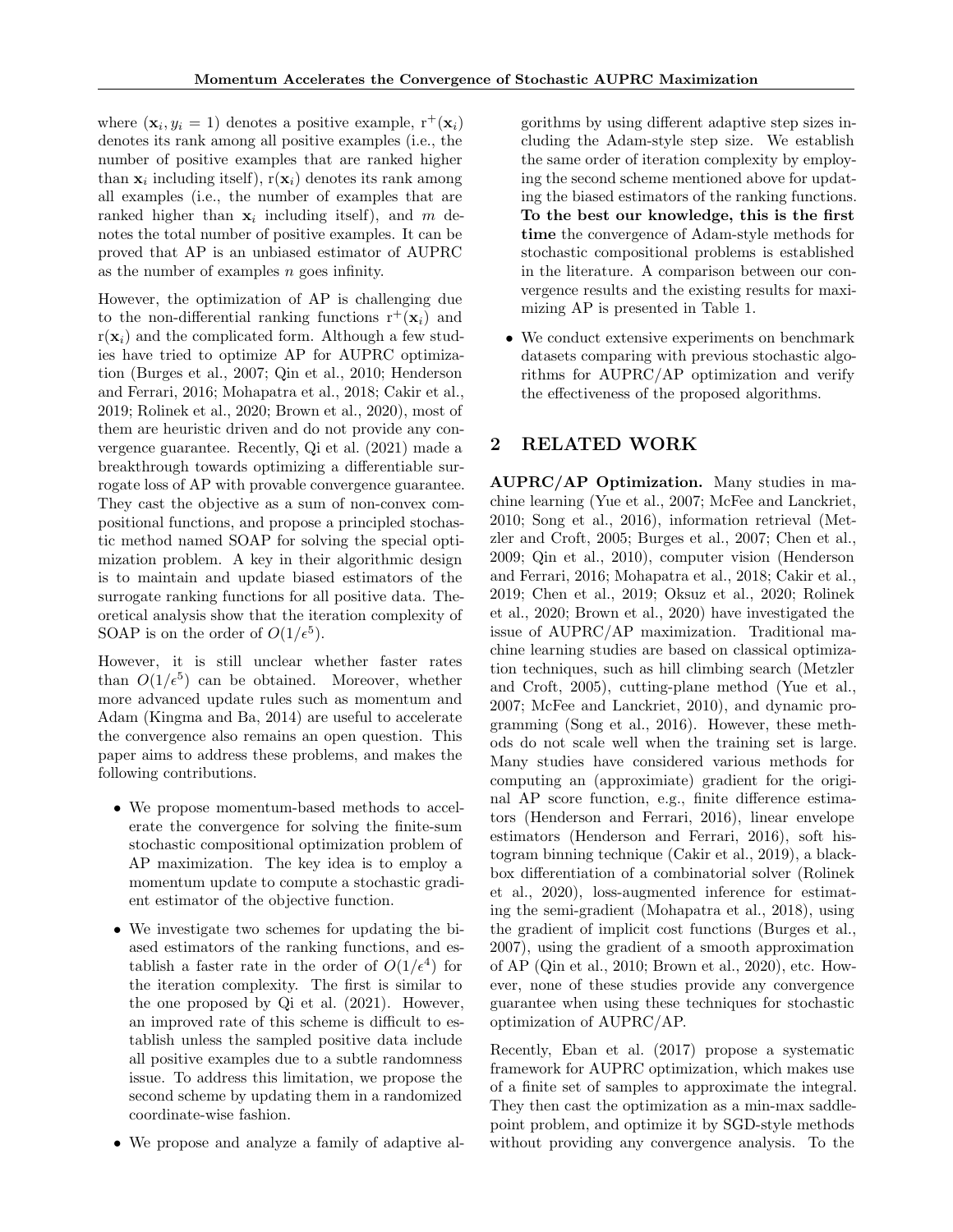| Method                                 | Provable Convergence | Adaptive Step Size                        | <b>Iteration Complexity</b> |
|----------------------------------------|----------------------|-------------------------------------------|-----------------------------|
| MOAP (this work)                       | Yes                  | No                                        | $O(1/\epsilon^4)$           |
| ADAP (this work)                       | Yes                  | Adam, AMSGrad,<br>AdaGrad, Adabound, etc. | $O(1/\epsilon^4)$           |
| SOAP (SGD-style) (Qi et al., 2021)     | Yes                  | No                                        | $O(1/\epsilon^5)$           |
| SOAP (AMSGrad-style) (Qi et al., 2021) | Yes                  | AMSGrad                                   | $O(1/\epsilon^5)$           |
| SOAP (Adam-style) (Qi et al., 2021)    | No                   | Adam                                      | -                           |

Table 1: Comparison with previous results for maximizing AP or its surrogate loss. "-" indicate results not available or applicable.

best of our knowledge, (Qi et al., 2021) is the first work that proposes a principled stochastic method for maximizing a smooth approximation of the AP function with provable convergence guarantee.

AUROC Optimization. Another territory related to AUPRC/AP maximiation is AUROC (aka areas under the ROC curves) maximization. Compared to AUPRC, AUROC is easier to optimize, and the problem of AUROC optimization have been investigated by a large number of previous studies (Herschtal and Raskutti, 2004; Joachims, 2005; Zhao et al., 2011; Gao et al., 2013; Liu et al., 2018b; Natole et al., 2018; Ying et al., 2016; Yuan et al., 2020; Guo et al., 2020). However, an algorithm that maximizes AUROC does not necessarily maximize AUPRC (Davis and Goadrich, 2006a). Hence, we will not directly compare with these studies in the present work.

Stochastic Compositional Optimization. The optimization problem considered in this paper for AP maximization is closely related to stochastic compositional optimization (SCO), where the objective function is of the form  $E_{\xi_1}[f(E_{\xi_2}[g(\mathbf{w}; \xi_2)]; \xi_1)],$  and  $\xi_1$  and  $\xi_2$  are random variables. SCO has been extensively studied by previous work (Wang et al., 2016, 2017; Lian et al., 2017; Huo et al., 2018; Lin et al., 2018; Liu et al., 2018a; Zhang and Xiao, 2019; Yang et al., 2019; Balasubramanian et al., 2020; Ghadimi et al., 2020; Chen et al., 2021). The major difference is that the inner function in our objective depends on both the random variable of the inner level and that of the outer level, which makes the stochastic algorithm design and theoretical analysis much more involved. We notice that a recent work (Hu et al., 2020) have considered a family of stochastic compositional optimization problems, where the inner function depends on both the random variable of the inner level and that of the outer level. They proposed biased stochastic methods based on mini-batch averaging. However, their algorithms require a large mini-batch size in the order of  $O(1/\epsilon^2)$  for finding an  $\epsilon$ -stationary solution, which is not practical, and have a worse sample complexity in the order of  $O(1/\epsilon^6)$  or  $O(1/\epsilon^5)$ . In contrast, our algorithms do not require a large mini-batch size and enjoy a better sample complexity in the order of  $O(m/\epsilon^4)$ , where  $m$  is the number of positive data points that is usually a moderate number for imbalanced data.

## 3 MAIN RESULTS

Notation. In this paper, we consider binary classification problems. Let  $(\mathbf{x}, y)$  be a feature-label pair where  $\mathbf{x} \in \mathbb{R}^d, \mathbf{y} \in \{1, -1\}, s_{\mathbf{w}}(\mathbf{x}) : \mathbb{R}^d \mapsto \mathbb{R}$  be the score function of a classifier characterized by a parameter vector  $\mathbf{w} \in \mathbb{R}^d$ . Let  $\mathcal{D}_+ = \{(\mathbf{x}_1, y_1), \ldots, (\mathbf{x}_m, y_m)\}$ denote a set of positive examples, and let  $\mathcal{D}_-$  =  $\{(\mathbf{x}_{m+1}, y_{m+1}), \ldots, (\mathbf{x}_n, y_n)\}\)$  denote a set of negative examples. The whole training set is denoted by  $\mathcal{D} =$  $\mathcal{D}_+ \cup \mathcal{D}_-$ . We denote by  $\|\cdot\|$  the Euclidean norm of a vector. Let  $\Pi_{\Omega}[\mathbf{u}] = \arg \min_{\mathbf{v} \in \Omega} ||\mathbf{v} - \mathbf{u}||^2$  be the Euclidean projection onto a convex set  $\Omega$ .

Preliminaries. To tackle the non-differentiable ranking functions in (1), a differentiable surrogate loss function can be used for approximating the ranking functions. Following Qi et al. (2021), we consider the following approximation:

$$
\widehat{AP} = \frac{1}{m} \sum_{\mathbf{x}_i \in \mathcal{D}_+} \frac{\sum_{j=1}^n \ell(\mathbf{w}; \mathbf{x}_j, \mathbf{x}_i) \mathbb{I}(y_j = 1)}{\sum_{j=1}^n \ell(\mathbf{w}; \mathbf{x}_j, \mathbf{x}_i)},
$$
 (2)

where  $\ell(\mathbf{w}; \mathbf{x}_i, \mathbf{x}_i)$  is an surrogate function of the indicator function  $\mathbb{I}(s_{\mathbf{w}}(\mathbf{x}_i) \geq s_{\mathbf{w}}(\mathbf{x}_i))$ . In the literature, various surrogate functions  $\ell(\mathbf{w}; \mathbf{x}_i, \mathbf{x}_i)$  have been considered (Brown et al., 2020; Qi et al., 2021; Qin et al., 2010), including a squared hinge loss  $\ell(\mathbf{w}; \mathbf{x}_i, \mathbf{x}_i)$  =  $\max(0, (s_{\mathbf{w}}(\mathbf{x}_j) - s_{\mathbf{w}}(\mathbf{x}_i) + \gamma))^2$ , and a logistic function  $\ell(\mathbf{w}; \mathbf{x}_j, \mathbf{x}_i) = \frac{\exp(\gamma(s_{\mathbf{w}}(\mathbf{x}_j) - s_{\mathbf{w}}(\mathbf{x}_i)))}{1 + \exp(\gamma(s_{\mathbf{w}}(\mathbf{x}_j) - s_{\mathbf{w}}(\mathbf{x}_i)))}, \text{ where } \gamma \text{ is}$ a margin or scaling parameter. Define the following notations:

$$
g(\mathbf{w}; \mathbf{x}_j, \mathbf{x}_i) = \begin{bmatrix} g_1(\mathbf{w}; \mathbf{x}_j, \mathbf{x}_i) \\ g_2(\mathbf{w}; \mathbf{x}_j, \mathbf{x}_i) \end{bmatrix} = \begin{bmatrix} \mathbb{I}(y_j = 1) \ell(\mathbf{w}; \mathbf{x}_j, \mathbf{x}_i) \\ \ell(\mathbf{w}; \mathbf{x}_j, \mathbf{x}_i) \end{bmatrix},
$$
(3)

and  $g_i(\mathbf{w}) = \sum_{j=1}^n g(\mathbf{w}; \mathbf{x}_j, \mathbf{x}_i) \in \mathbb{R}^2$ , and  $f(\mathbf{u}) =$  $-\frac{u_1}{u_2}$ :  $\mathbb{R}^2 \mapsto \mathbb{R}$  for any  $\mathbf{u} = [u_1, u_2]^\top \in \mathbb{R}^2$ . We can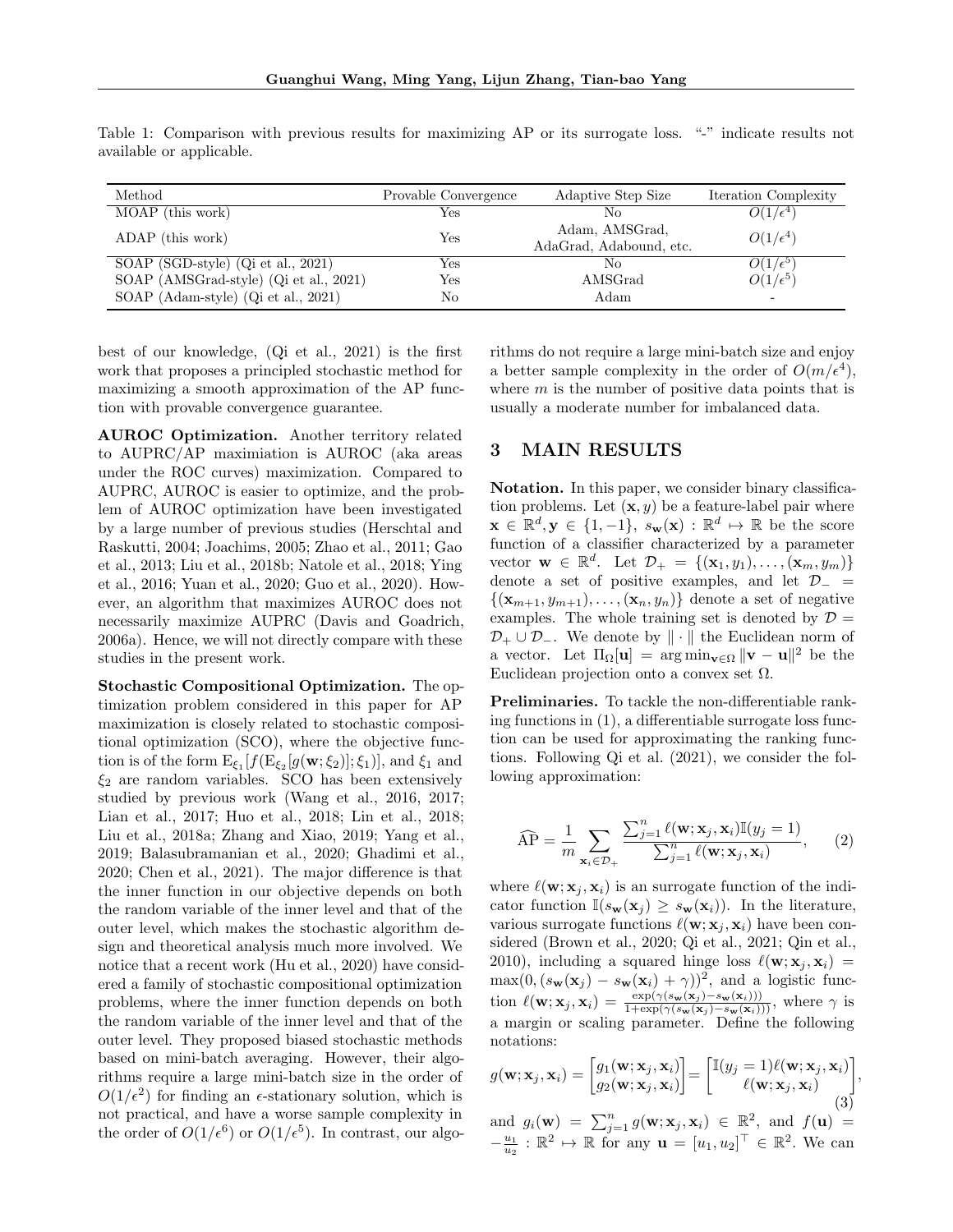see that the two coordinates of  $g_i(\mathbf{w})$  are the surrogates of the two ranking functions  $r^+(\mathbf{x}_i)$  and  $r(\mathbf{x}_i)$ , respectively.

Then, the optimization problem for AP maximization based on the surrogate function in (2) is equivalent to the following minimization problem:

$$
\min_{\mathbf{w}} F(\mathbf{w}) = \mathbf{E}_{\mathbf{x}_i \sim \mathcal{D}_+} [f(g_i(\mathbf{w}))] = \frac{1}{m} \sum_{\mathbf{x}_i \in \mathcal{D}_+} f(g_i(\mathbf{w})).
$$
\n(4)

We refer to the above problem as *finite-sum twolevel stochastic compositional optimization*. We emphasize that a standard  $\ell_2$  norm regularizer  $\lambda ||\mathbf{w}||^2$ can be added to the above objective to control overfitting. Note that the above problem is generally non-convex even if  $g_i(\mathbf{w})$  is convex. Hence, our goal for solving (4) is to find a nearly stationary solution. Throughout this paper, we denote by  $\tilde{q}_i(\mathbf{w})$ and  $\nabla \tilde{g}_i(\mathbf{w})$  independent unbiased stochastic estimators of  $g_i(\mathbf{w})$  and  $\nabla g_i(\mathbf{w})$ , respectively, which are computed based on sampled (mini-batch) data from all data points in  $D$ . For example, we can sample two sets of examples from  $\mathcal D$  denoted by  $\mathcal S_1$  and  $\mathcal S_2$ and compute  $\tilde{g}_i(\mathbf{w}) = \frac{n}{|\mathcal{S}_1|} \sum_{\mathbf{x}_j \in \mathcal{S}_1} g(\mathbf{w}; \mathbf{x}_j, \mathbf{x}_i)$  and  $\nabla \tilde{g}_i(\mathbf{w}) = \frac{n}{|\mathcal{S}_2|} \sum_{\mathbf{x}_j \in \mathcal{S}_1} \nabla g(\mathbf{w}; \mathbf{x}_j, \mathbf{x}_i)$ . To this end, we impose the following assumptions (Qi et al., 2021).

Assumption 1. *Assume (i) there exist* C > 0 *such that*  $\ell(\mathbf{w}; \mathbf{x}_i; \mathbf{x}_i) \geq C$ *, for any*  $\mathbf{x}_i \in \mathcal{D}_+$ *; (ii)*  $\ell(\mathbf{w}; \mathbf{x}_j; \mathbf{x}_i)$ *is* Cℓ*-Lipschitz continuous and* Lℓ*-smooth with respect to* **w** *for* any  $\mathbf{x}_i \in \mathcal{D}_+$ ,  $\mathbf{x}_j \in \mathcal{D}$ , where  $C_\ell, L_\ell > 0$  are *constants; (iii) it holds that*  $0 \leq \ell(\mathbf{w}; \mathbf{x}_i; \mathbf{x}_i) \leq M$  *for some*  $M > 0$  *for any*  $\mathbf{x}_i \in \mathcal{D}_+$ ,  $\mathbf{x}_j \in \mathcal{D}$ .

Assumption 2. *Assume there exists a positive constant*  $\sigma$ *, such that*  $\|\nabla g(\mathbf{w}; \mathbf{x}_j, \mathbf{x}_i)\|^2 \leq \sigma^2$  for any  $\mathbf{x}_i \in \mathcal{D}_+, \mathbf{x}_j \in \mathcal{D}.$ 

Remark 1. *The above assumptions can be easily satisfied for a smooth surrogate loss function*  $\ell(\cdot; \mathbf{x}_i, \mathbf{x}_i)$  *and a bounded score function*  $s_w(x)$ *. For example, for a linear model we can use*  $s_w(\mathbf{x}) = 1/(1 + \exp(-\mathbf{w}^\top \mathbf{x})) \in$ [0, 1] *as the score function.*

Based on Assumption 1, we can establish the smoothness of the objective function in the optimization problem (4), and show that  $g_i(\mathbf{w}) \in \Omega = {\mathbf{u} \in \mathbb{R}^2, u_1 \leq \mathbf{v}$  $Mm, C \le u_2 \le Mn$  (cf. the supplement). Our goal is then to find a solution w such that  $\|\nabla F(\mathbf{w})\| \leq \epsilon$  in expectation, to which we refer as  $\epsilon$ -stationary solution.

Before ending this section, we summarize the updates of SOAP algorithm (Qi et al., 2021) to facilitate comparisons. An essential component of SOAP is to compute an estimator of the gradient of the objective function, i.e.,  $\nabla F(\mathbf{w}) = \frac{1}{m} \sum_{i=1}^{m} \nabla g_i(\mathbf{w}_t)^\top \nabla f(g_i(\mathbf{w}_t))$  at each iteration. Since both  $g_i(\mathbf{w}_t)$  and  $\nabla g_i(\mathbf{w}_t)$  involves processing all examples, stochastic estimators of these

Algorithm 1 MOAP-V1

1: Input:  $\eta$ ,  $\beta_0$ ,  $\beta_1$ , B 2: Initialize:  $\mathbf{w}_1 \in \mathbb{R}^d, U_1 \in \mathbb{R}^{m \times 2}, \mathbf{m}_1 \in \mathbb{R}^d$ 

3: for  $t = 1, \ldots, T$  do

4: Sample B points from  $\mathcal{D}_+$ , denoted by  $\mathcal{B}_t$ 

| 5: | Set $[U_{t+1}]_i$ as:                                                                                                                                    |
|----|----------------------------------------------------------------------------------------------------------------------------------------------------------|
|    | $\begin{cases} \n\Pi_{\Omega}[(1-\beta_0)[U_t]_i + \beta_0 \tilde{g}_i(\mathbf{w}_t)^\top] & i \in \mathcal{B}_t \\ [U_t]_i & \text{o.w.} \n\end{cases}$ |
|    |                                                                                                                                                          |
| 6: | $\tilde{\nabla}_t = \frac{1}{B} \sum_{i \in \mathcal{B}_t} \nabla \tilde{g}_i(\mathbf{w}_t)^\top \cdot \nabla f([U_{t+1}]_i^\top)$                       |
| 7: | $\mathbf{m}_{t+1} = (1 - \beta_1)\mathbf{m}_t + \beta_1 \dot{\nabla}_t$                                                                                  |
| 8: | ${\bf w}_{t+1} = {\bf w}_t - \eta {\bf m}_{t+1}$                                                                                                         |
|    | 9: end for                                                                                                                                               |

quantities are computed. In addition, due to the fact that  $g_i(\mathbf{w}_t)$  is inside  $\nabla f$  a better technique than a simple mini-batch averaging is used in order to control the variance. To this end, they introduce a sequence  $U_t \in \mathbb{R}^{m \times 2}$  for tracking  $g(\mathbf{w}) = [g_1(\mathbf{w}), \dots, g_m(\mathbf{w})]^\top \in$  $\mathbb{R}^{m \times 2}$ , and proposes the SOAP algorithm with the following updates:

SOAP

\n
$$
\begin{cases}\n\text{Sample } B \text{ points from } \mathcal{D}_{+}, \text{ denoted by } \mathcal{B}_{t} \\
[U_{t+1}]_i = \begin{cases}\n(1-\beta)[U_t]_i + \beta \tilde{g}_i(\mathbf{w}_t)^{\top} & i \in \mathcal{B}_{t} \\
[U_t]_i & \text{o.w.} \n\end{cases} \\
\tilde{\nabla}_t = \frac{1}{B} \sum_{i \in \mathcal{B}_t} \nabla \tilde{g}_i(\mathbf{w}_t)^{\top} \cdot \nabla f([U_{t+1}]_i^{\top}) \\
\mathbf{w}_{t+1} = \mathbf{w}_t - \eta \tilde{\nabla}_t\n\end{cases}
$$
\n(5)

where  $[U_t]_i$  denotes the *i*-th row of  $U_t$ . The  $U_{t+1}$ sequence is known as the moving average estimator in the literature of stochastic compositional optimization (Wang et al., 2017). SOAP enjoys an iteration complexity of  $O(1/\epsilon^5)$  for using the above update to find an  $\epsilon$ -stationary solution of the objective when  $B_t = D_+$  and an iteration complexity of  $O(m/\epsilon^5)$  when  $|\mathcal{B}_t| = O(1)$ . Below, we present novel algorithms to improve these complexities.

### 3.1 Stochastic Momentum Methods for AP Maximization: MOAP

To improve the convergence of SOAP, we propose to exploit momentum when updating the model parameter  $\mathbf{w}_t$ . Similar to the stochastic momentum method widely used in stochastic optimization (Yang et al., 2016), we maintain and update the following stochastic gradient estimator:

$$
\mathbf{m}_{t+1} = (1 - \beta_1)\mathbf{m}_t + \beta_1 \tilde{\nabla}_t, \tag{6}
$$

where  $\tilde{\nabla}_t$  is a stochastic estimator of the gradient at  $\mathbf{w}_t$ , which is computed based on  $U_{t+1}$  similarly to SOAP. Then, we update the solution by  $\mathbf{w}_{t+1} =$  $\mathbf{w}_t - \eta \mathbf{m}_{t+1}$ . We investigate two methods for updating  $U_{t+1}$ .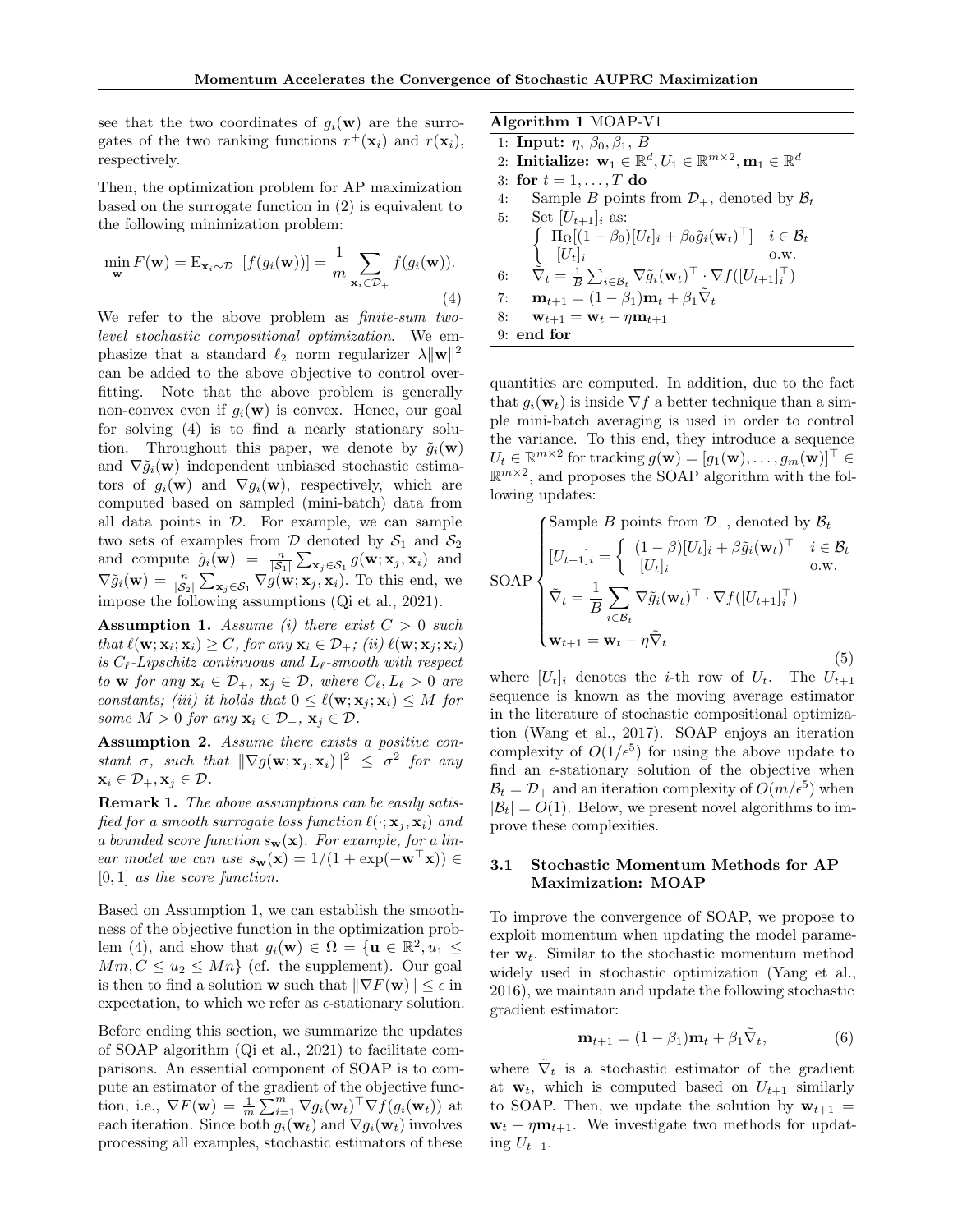Algorithm 2 MOAP-V2 1: Input:  $\eta$ ,  $\beta_0$ ,  $\beta_1$ , B 2: Initialize:  $\mathbf{w}_1 \in \mathbb{R}^d, U_1 \in \mathbb{R}^{m \times 2}, \mathbf{m}_1 \in \mathbb{R}^d$ 3: for  $t = 1, \ldots, T$  do 4: Sample B points from  $\mathcal{D}_+$ , denoted by  $\mathcal{B}_t$ <br>5: Set  $[U_{t+1}]_i$  as: Set  $[U_{t+1}]_i$  as:  $\left\{\begin{array}{cc} \Pi_{\Omega}[(1-\beta_0)[U_t]_i+\beta_0\frac{m}{B}\tilde{g}_i(\mathbf{w}_t)^{\top}]\ & i\in\mathcal{B}_t\end{array}\right.$ ΠΩ[(1 − β0)[Ut]<sup>i</sup> ] o.w. 6:  $\tilde{\nabla}_t = \frac{1}{B} \sum_{i \in \mathcal{B}_t} \nabla \tilde{g}_i(\mathbf{w}_t)^\top \cdot \nabla f([U_{t+1}]_i^\top)$ 7:  $\mathbf{m}_{t+1} = (1 - \beta_1)\mathbf{m}_t + \beta_1 \tilde{\nabla}_t$ 8:  $\mathbf{w}_{t+1} = \mathbf{w}_t - \eta \mathbf{m}_{t+1}$ 9: end for

**MOAP-V1.** The first method for updating  $U_{t+1}$  is similar to that in (Qi et al., 2021), which is presented in Algorithm 1. It is worth mentioning that we conduct a projection  $\Pi_{\Omega}[\cdot]$  in Step 5 to ensure the two components of each row in  $U$  is appropriately bounded such that  $\nabla f(\cdot)$  is Lipschitz continuous with respect to its input. Regarding the convergence of Algorithm 1, we first present the following result by setting  $B_t = \mathcal{D}_+$  at every iteration.

Theorem 1. *Suppose Assumptions 1 and 2 hold. Then, Algorithm 1 with*  $\mathcal{B}_t = \mathcal{D}_+$ ,  $\beta_0 = O(\epsilon^2)$ ,  $\beta_1 =$  $O(\epsilon^2)$ ,  $\eta = O(\epsilon^2)$ , and  $T = O(1/\epsilon^4)$  ensures

$$
\mathbf{E}\left[\frac{1}{T}\sum_{t=1}^T \|\nabla F(\mathbf{w}_t)\|^2\right] \leq \epsilon^2.
$$

Remark 2. Compare with Theorem 2 in Qi et al. (2021), the MOAP has a better iteration complexity, i.e.,  $T = O(1/\epsilon^4)$  vs  $T = O(1/\epsilon^5)$  of SOAP. The total sample complexity of MOAP in this case is  $O(m/\epsilon^4)$ . We include all omitted proofs in the supplementary materials and exhibit the constants in the big  $O$  in the proof.

Next, we consider using random samples  $\mathcal{B}_t \sim \mathcal{D}$ . Without loss of generality, we assume  $|\mathcal{B}_t| = 1$  and the sample is randomly chosen from  $D$  with replacement. Then, for Algorithm 1, we provide the following convergence rate.

Theorem 2. *Suppose Assumptions 1 and 2 hold. Then, Algorithm 1 with*  $B = 1$ ,  $\beta_0 = O(\epsilon^2)$ ,  $\beta_1 = O(\epsilon^2)$ ,  $\eta = O(\epsilon^3/m)$ ,  $T = O(m/\epsilon^5)$  satisfies

$$
\mathbf{E}\left[\frac{1}{T}\sum_{t=1}^T \|\nabla F(\mathbf{w}_t)\|^2\right] \le \epsilon^2.
$$

Remark 3. Theorem 2 implies that, for a stochastic  $B_t$ , Algorithm 1 suffers a worst case iteration complexity in the order of  $O(m/\epsilon^5)$ , which is the same as SOAP for using a stochastic  $B_t$ . This is mainly due to a subtle dependent issue caused by the *infrequent updates* of the moving average estimator  $U_t$ , which makes the momentum fail to accelerate the convergence. The detailed discussion is presented in the supplementary.

MOAP-V2. To address the limitation of Algorithm 1 for using a stochastic  $B_t$ , we propose a second method for updating  $U_{t+1}$ . The procedure is presented in Algorithm 2. Different from MOAP-V1, MOAP-V2 updates all coordinates of  $U_{t+1}$  according to

$$
[U_{t+1}]_i = \begin{cases} \Pi_{\Omega}[(1-\beta_0)[U_t]_i + \beta_0 \frac{m}{B} \tilde{g}_i(\mathbf{w}_t)^\top] & i \in \mathcal{B}_t \\ \Pi_{\Omega}[(1-\beta_0)[U_t]_i] & \text{o.w.} \end{cases}
$$

i.e, the coordinate of  $U_{t+1}$  corresponding to a sampled positive data  $i \in \mathcal{B}_t$  is updated similarly to that in MOAP-V1 except the unbiased estimator  $\tilde{g}_i(\mathbf{w}_t)$  is scaled by  $m/B$ , and the coordinate of  $U_{t+1}$  corresponding to a non-sampled data  $i \in \mathcal{B}_t$  is updated trivially by multiplying with a scaling factor  $1 - \beta_0$ . It is notable that we can delay updating these coordinates until they are sampled because at the current iteration, these coordinates are not used for updating the model parameter  $\mathbf{w}_{t+1}$ .

In order to understand why this method can help improve the convergence for using a stochastic  $B_t$ . We can write the update of  $U_{t+1}$  equivalently as  $U_{t+1}$  =  $\Pi_{\Omega^m}[(1-\beta_0)U_t + \beta_0 \hat{g}(\mathbf{w}_t)],$  where  $\hat{g}(\mathbf{w}_t)$  is defined as

$$
\widehat{g}(\mathbf{w}_t) = \frac{1}{B} \sum_{i \in B_T} \left( \begin{array}{c} 0 \\ \vdots \\ m\tilde{g}_i(\mathbf{w}_t)^\top \\ 0 \end{array} \right). \tag{7}
$$

It is not difficult to show that  $E[\hat{g}(\mathbf{w}_t)] = g(\mathbf{w}_t)$ , where the expectation is taken over the randomness in  $\mathcal{B}_t$  and  $\tilde{g}_i(\mathbf{w}_t)$ . We refer to this update of  $U_{t+1}$  as the randomized coordinate update. This update is similar to Step 5 in MOAP-V1 when using  $\mathcal{B}_t = \mathcal{D}_+$  to update the model, in which case all coordinates of  $U_{t+1}$ are updated by  $U_{t+1} = \Pi_{\Omega^m}[(1-\beta_0)U_t + \beta_0 \tilde{g}(\mathbf{w}_t)],$ where  $\widetilde{g}(\mathbf{w}_t) = (\widetilde{g}_1(\mathbf{w}_t), \ldots, \widetilde{g}_m(\mathbf{w}_t))^{\top}$ . Both  $\widehat{g}(\mathbf{w}_t)$ and  $\tilde{g}(\mathbf{w}_t)$  are unbiased estimators of  $g(\mathbf{w}_t)$ . The difference is that the variance of  $\hat{g}(\mathbf{w}_t)$  is scaled up by a factor of  $\frac{m}{B}$ . We emphasize it is the combination of the momentum update (6) and the randomized coordinate update (7) that yields an improved convergence rate of Algorithm 2 presented below.

Theorem 3. *Suppose Assumptions 1 and 2 hold. Then, Algorithm 2 with*  $\beta_0 = O(\epsilon^2 B/m)$ ,  $\beta_1 =$  $O(\epsilon^2 B/m)$ ,  $\eta = O(\beta)$ ,  $T = O(m/[B\epsilon^4])$  ensures that  $\mathbb{E}\left[\frac{1}{T}\sum_{t=1}^T \|\nabla F(\mathbf{w}_t)\|^2\right] \leq \epsilon^2.$ 

Remark 4. The above theorem implies that, for a stochastic  $\mathcal{B}_t$ , Algorithm 2 enjoys a better iteration complexity in the order of  $O(m/\epsilon^4)$ , which is the better than SOAP for using a stochastic  $B_t$ .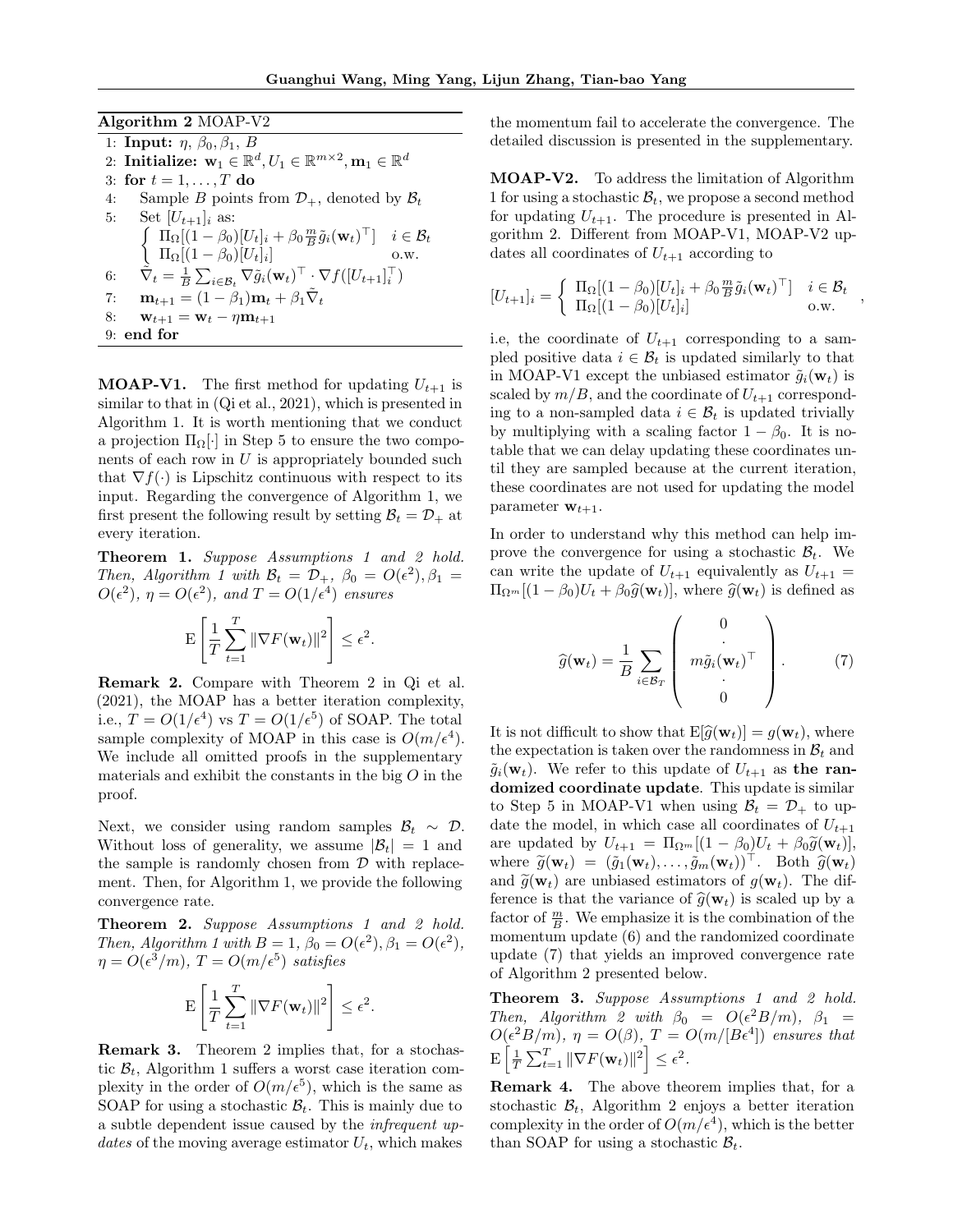Algorithm 3 ADAP 1: Input:  $\eta$ ,  $\beta_0$ ,  $\beta_1$ ,  $\delta$ ,  $B$ 2: Initialize:  $\mathbf{w}_1 \in \mathbb{R}^d, U_1 \in \mathbb{R}^{m \times 2}, \mathbf{m}_1 \in \mathbb{R}^d$ 3: for  $t = 1, \ldots, T$  do 4: Sample B points from  $\mathcal{D}_+$ , denoted by  $\mathcal{B}_t$ <br>5: Set  $[U_{t+1}]_i$  as: Set  $[U_{t+1}]_i$  as:  $\left\{\begin{array}{cc} \Pi_{\Omega}[(1-\beta_0)[U_t]_i+\beta_0\frac{m}{B}\tilde{g}_i(\mathbf{w}_t)^{\top}]\ & i\in\mathcal{B}_t\end{array}\right.$  $\Pi_{\Omega}[(1-\beta_0)[U_t]_i]$  o.w. 6:  $\tilde{\nabla}_t = \frac{1}{B} \sum_{i \in \mathcal{B}_t} \nabla_{\mathbf{w}} \tilde{g}_{i,t}(\mathbf{w}_t)^\top \cdot \nabla f([U_{t+1}]_i^\top)$ 7:  $\mathbf{m}_{t+1} = (1 - \beta) \mathbf{m}_t + \beta \tilde{\nabla}_t$ 8:  $\mathbf{v}_{t+1} = h_t(\mathbf{v}_t, \tilde{\nabla}_t^2)$   $\phi h_t$  can be implemented by any of the methods in (8) 9:  $\mathbf{w}_{t+1} = \mathbf{w}_t - \frac{\eta}{\sqrt{\mathbf{v}_{t+1}} + \delta} \mathbf{m}_{t+1}$ 10: end for

### 3.2 Stochastic Adaptive Algorithms for AP Maximization: ADAP

In this section, we extend our technique to stochastic adaptive algorithms, which use adaptive step sizes. For standard stochastic optimization, various adaptive step sizes have been investigated, including Ada-Grad (Duchi et al., 2011), Adam (Kingma and Ba, 2014), AMSGrad (Reddi et al., 2018), AdaBound (Luo et al., 2019), etc.

Motivated by these existing adaptive methods, we propose stochastic adaptive algorithms for AP maximization in Algorithm 3, which is referred to as ADAP. The difference from Algorithm 2 is that we need to maintain and update another sequence  $\mathbf{v}_t \in \mathbb{R}^d$  in order to compute an adaptive step size in Step 8, where  $h_t(\cdot)$  denotes a generic updating function. The  $v_t$  is usually computed from the second-order moment (i.e., coordinate-wise square of the stochastic gradient estimator). For our problem, we compute  $\mathbf{v}_t$  from  $\tilde{\nabla}_t^2$ , and  $h_t(\cdot)$  can be implemented by the following methods for having different adaptive step sizes:

Adam-style: 
$$
\mathbf{v}_{t+1} = (1 - \beta_t')\mathbf{v}_t + \beta_t'\tilde{\nabla}_t^2
$$
  
\nAdaGrad-style:  $\mathbf{v}_{t+1} = \frac{1}{t+1} \sum_{i=1}^t \tilde{\nabla}_i^2$   
\nAMSGrad-style:  $\mathbf{v}'_{t+1} = (1 - \beta_t')\mathbf{v}'_t + \beta_t'\tilde{\nabla}_t^2$ , (8)  
\n $\mathbf{v}_{t+1} = \max(\mathbf{v}_t, \mathbf{v}'_{t+1})$   
\nAdaBound-style:  $\mathbf{v}'_{t+1} = (1 - \beta_t')\mathbf{v}'_t + \beta_t'\tilde{\nabla}_t^2$ ,  
\n $\mathbf{v}_{t+1} = \Pi_{[1/c_u^2, 1/c_l^2]}[\mathbf{v}'_{t+1}]$ 

where  $c_l < c_u$  are two parameters of the AdaBound method and  $\Pi_{[a,b]}$  denotes a clipping operator that clips the input argument into the range  $[a, b]$ . Given  $v_{t+1}$ , we update the model parameter by

$$
\mathbf{w}_{t+1} = \mathbf{w}_t - \frac{\eta}{\sqrt{\mathbf{v}_{t+1}} + \delta} \mathbf{m}_{t+1},
$$

where  $\delta > 0$  is a parameter. The convergence analysis of ADAP relies on the boundness of the step size scaling factor  $\eta_t^s = 1/(\sqrt{\mathbf{v}_{t+1}} + \delta)$  following similarly a recent study on the convergence of the Adam-style algorithms for standard stochastic non-convex optimization (Guo et al., 2021a). Specifically, under Assumptions 1 and 2, we could show that  $\|\tilde{\nabla}_t\|_{\infty}$  are bounded by a constant, which further implies that the step size scaling factor  $\eta_t^s = 1/(\sqrt{\mathbf{v}_{t+1}} + \delta)$  is upper bounded and lower bounded by some constants  $c_u$  and  $c_l$ . Finally, we present the convergence of Algorithm 3 below.

Theorem 4. *Suppose Assumptions 1 and 2 hold. Then, Algorithm 3 with*  $\beta_0 = O(B\epsilon^2/m)$ ,  $\beta_1 =$  $O(B\epsilon^2/m)$ ,  $\eta = O(\beta)$ ,  $T = O(m/[B\epsilon^4])$  and any of *the methods in (8) for computing*  $\mathbf{v}_{t+1}$  *ensures that*  $\mathbb{E}\left[\frac{1}{T}\sum_{t=1}^T \|\nabla F(\mathbf{w}_t)\|^2\right] \leq \epsilon^2.$ 

Remark 5. We note that previous work (Qi et al., 2021) also proposed a Adam-style algorithm, but their analysis only covers the AMSGrad-style adaptive step size and has a worse iteration complexity in the order of  $O(m/\epsilon^5)$  for using a stochastic  $\mathcal{B}_t$ .

Finally, it is worth mentioning that both Theorem 3 and Theorem 4 can be extended to using a decreasing step size  $\eta$  and parameters  $\beta_0, \beta_1$  in the order of  $1/\sqrt{t}$ , where t denotes the current round. We refer the readers to the supplement for the proofs.

### 4 EXPERIMENTS

In this section, we conduct experiments on benchmark datasets to demonstrate the effectiveness of the proposed algorithms. More results can be found in the Appendix.

#### 4.1 Optimizing Linear Models

We first consider learning a linear model for prediction. For baselines, we choose three state-of-the-art methods for stochastic optimization of AP, namely SOAP (SGD) (Qi et al., 2021), SOAP (Adam) (Qi et al., 2021) and SmoothAP (Brown et al., 2020). For our algorithms, we implement MOAP (v2) and ADAP (Adamstyle).

Datasets. We use six imbalanced benchmark datasets from LIBSVM data (Chang and Lin, 2011), whose statistics are summarized in the appendix. For all data sets, we scale the feature vectors into [0, 1]. For *mushrooms* and *phishing* dataset, since the original class distribution is relatively balanced, and no testing set is given, we randomly drop a set of positive data from the training examples, and divide them into training and testing according to 2:1 ratio.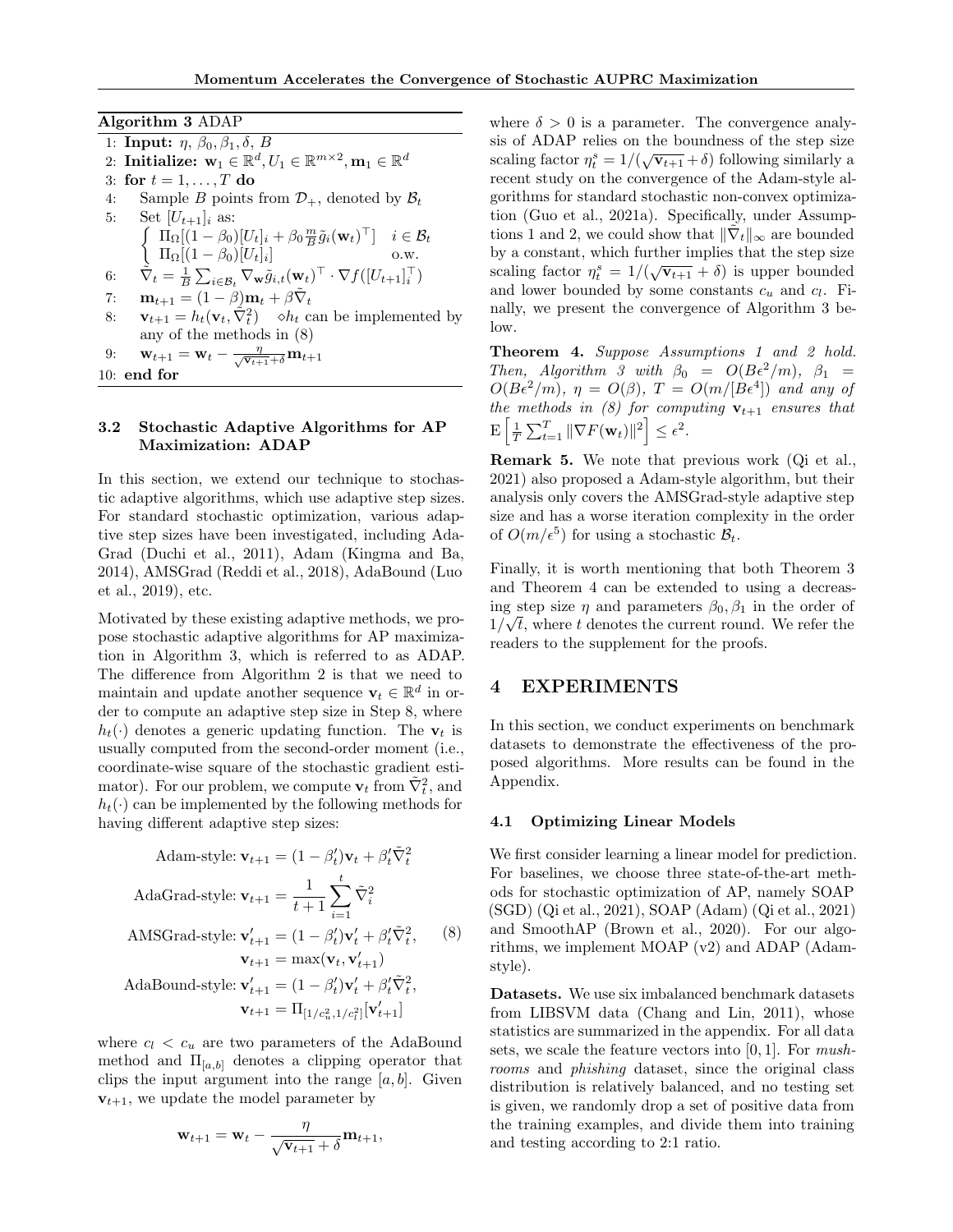

Table 2: Statistics of Datasets.



Figure 1: Precision-Recall curves of the Final models on the testing set

Configurations. In all experiments, we use the sigmoid function  $1/(\exp(-\mathbf{w}^T\mathbf{x})+1)$  to generate a prediction score for computing the AP. We set the  $\ell_2$ regulation parameter as  $10^{-4}$ , the mini-batch size as 20, and run a total of  $T = 500$  iterations. For MOAP, ADAP, SOAP, we choose the squared hinge ls as the surrogate function following Qi et al. (2021). For SmoothAP, we apply the sigmoid function to approximate the indicator function following Brown et al. (2020). Other involved parameters for each algorithm are tuned on the training data. For MOAP and ADAP, we decrease  $\eta$  and  $\beta_0 = \beta_1$  on the order of  $O(1/\sqrt{t})$  according to the theoretical analysis, and tune the initial value of the step size in the set  $\{20, 10, 1, 10^{-1}, 10^{-2}\},$ and  $\beta_0 = \beta_1$  in the set  $\{0.9, 0.5, 0.1\}$ . For other algorithms, we observe poor performance when using a decreasing step size and  $\beta$  parameters, and thus report their results by using fixed parameters tuned in the same range as our algorithms. We repeat each algorithm 5 times on each data and report the averaged results.

Results. The convergence curves of AP on training examples are reported in Figure 2, and the final AP scores on the testing data are shown in Table 3. We also plot the Precision-Recall curves of the final models on testing data in Figure 1. From Figure 2, we can see that the proposed ADAP converges faster than other methods. MOAP converges faster than SOAP on mushrooms, phishing, and w8a, and has similar performance as SOAP on other three datasets. From Table 3, we can see that ADAP has the best performance on all data sets except ijcnn1, on which ADAP is similar to SOAP (Adam). These results verify the effectiveness of the proposed methods, in particular the adaptive method ADAP.

#### 4.2 Training Deep Neural Networks

Next, we present empirical results on optimizing deep neural networks. We mainly focus on comparing the performance of our proposed ADAP (Adamstyle) algorithm with the two state-of-the-art algo-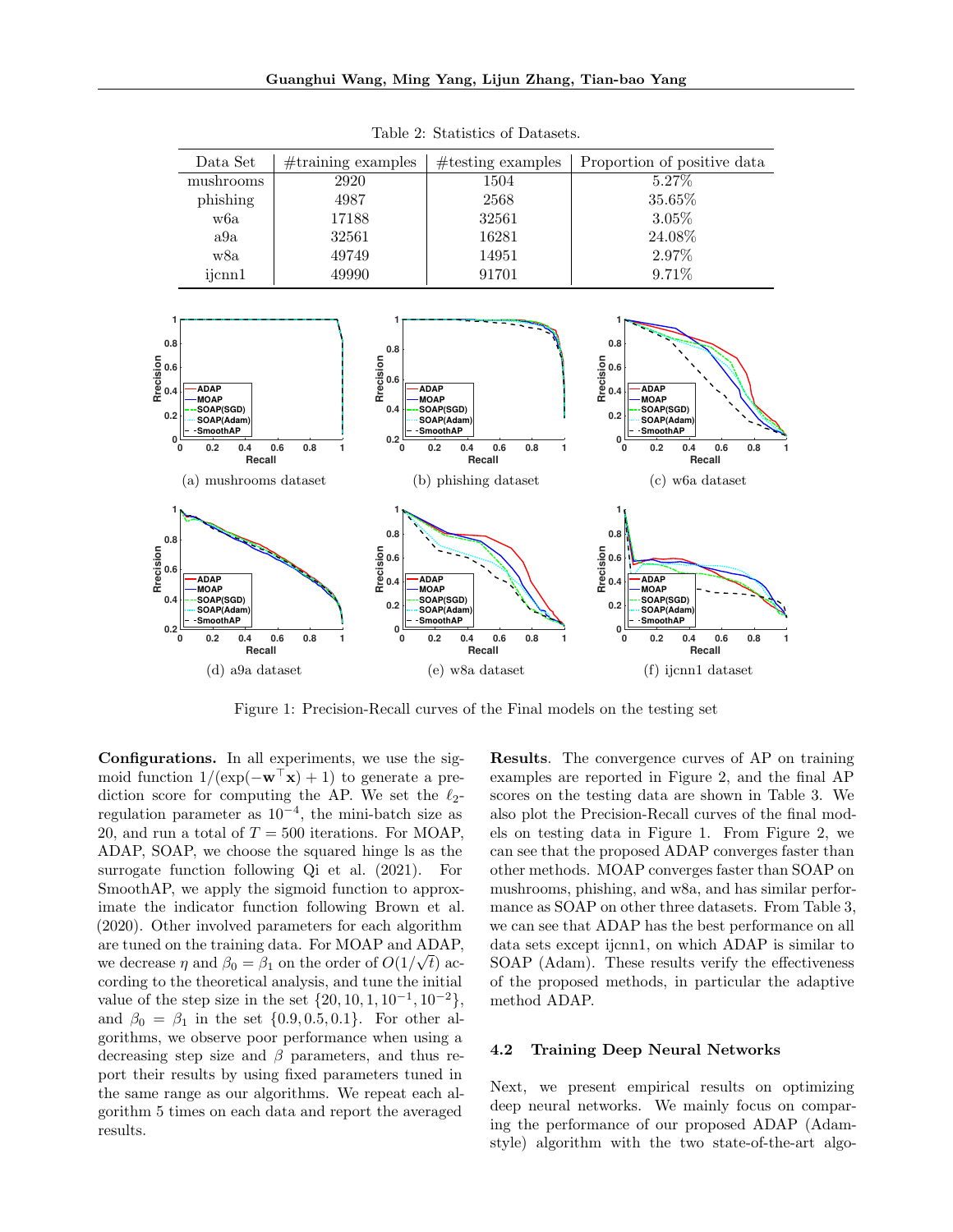| Method      | mushrooms          | phishing           | w6a                |
|-------------|--------------------|--------------------|--------------------|
| <b>MOAP</b> | $0.999 \pm 2E - 6$ | $0.978 \pm 2E - 6$ | $0.596 \pm 2E - 3$ |
| ADAP        |                    | $0.981 + 2E - 7$   | $0.675 + 1E-4$     |
| SOAP (SGD)  | $0.997 \pm 1E-5$   | $0.978 \pm 4E-6$   | $0.612 \pm 4E - 5$ |
| SOAP (Adam) |                    | $0.977 \pm 1E-6$   | $0.592 \pm 3E - 4$ |
| SmoothAP    | $0.962 \pm 1E - 3$ | $0.967 \pm 8E - 6$ | $0.473 \pm 1E-4$   |
|             |                    |                    |                    |
| Method      | a9a                | w8a                | ijcnn1             |
| <b>MOAP</b> | $0.715 \pm 3E-5$   | $0.584 \pm 4E - 4$ | $0.471 \pm 6E - 4$ |
| ADAP        | $0.730 \pm 1E - 6$ | $0.659 + 5E-4$     | $0.536 \pm 1E-3$   |
| SOAP (SGD)  | $0.714 \pm 3E - 5$ | $0.561 \pm 1E-3$   | $0.476 \pm 2E-4$   |
| SOAP (Adam) | $0.721 \pm 1E-5$   | $0.475 \pm 2E - 3$ | $0.547 \pm 1E-3$   |
| SmoothAP    | $0.713 \pm 3E - 5$ | $0.459 \pm 3E - 4$ | $0.374 \pm 3E - 4$ |

Table 3: Final averaged AP scores on the testing data.



Figure 2: AP vs  $\#$  of rounds on the training set

Table 4: Test AUPRC on CIFAR10 and CIFAR100.

| Method      | CIFAR <sub>10</sub> | CIFAR100            |
|-------------|---------------------|---------------------|
| ADAP        | $0.7667 \pm 0.0015$ | $0.6371 + 0.0041$   |
| SOAP (Adam) | $0.7629 \pm 0.0014$ | $0.6251 + 0.0053$   |
| SmoothAP    | $0.7365 \pm 0.0088$ | $0.6071 \pm 0.0064$ |

rithms, i.e., SmoothAP (Brown et al., 2020) and SOAP (Adam) (Qi et al., 2021).

Datasets. Following Qi et al. (2021), we conduct experiments on the imbalanced binary-class version of CIFAR10 and CIFAR100 datasets, which are constructed as follows: Firstly, half of the classes in the original CIFAR10 and CIFAR100 datasets are designated to be the positive class, and the rest half of classes are considered to be the negative class. Then, we remove 98% of the positive examples in the training set to make it imbalanced, while keeping the test set unchanged. Finally, the training data set is splited into train/validation sets as a 4 : 1 ratio.

Configurations. We choose ResNet-18 (He et al., 2016) to be the neural network for our imbalanced binary image classification task. Before the training process, similar to (Qi et al., 2021), the ResNet-18 model is initialized with a model pretrained by the Adam optimizer for optimizing the cross entropy loss, whose learning rate and weight decay parameter are searched in  $\{10^{-6}, 10^{-5}, 10^{-4}\}$ . Then, the last layer of the neural network is re-initialized and the network is trained by different AP maximization methods, with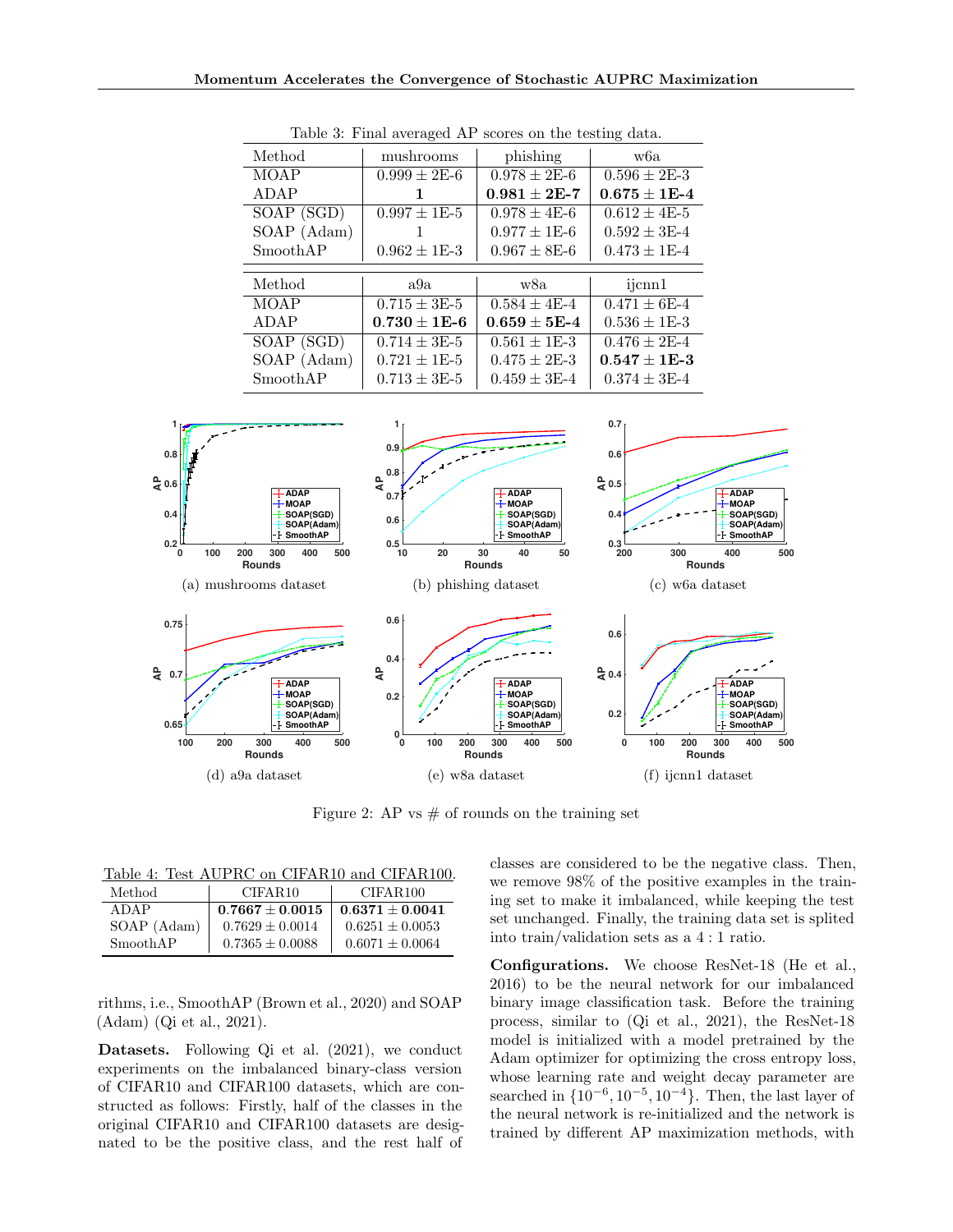hyper-parameters individually tuned for fair comparison. For SOAP and ADAP, we tune the  $\beta_0$  parameter in range {0.001, 0.1, 0.5, 0.9, 0.99, 0.999}, the margin parameter m in  $\{0.5, 1, 2, 5, 10\}$ , and learning rate  $\eta$  in  $\{10^{-6}, 10^{-5}, 10^{-4}\}.$ 

Results We conduct each experiment for 5 times, and report the mean test AUPRC as well as the standard variation in Table 4. We could observe that our proposed ADAP enjoys the best results on both datasets.

# 5 CONCLUSION AND FUTURE WORK

In this paper, we investigate the stochastic optimization of AUPRC by maximizing a surrogate loss of AP, which is one of the most important performance metrics for imbalanced classification problems. Previous study has shown that an  $O(1/\epsilon^5)$  convergence rate can be achieved. In this work, we further improve the theoretical guarantee by proposing a stochastic momentum method as well as a family of adaptive methods, which enjoy a better convergence rate of  $O(1/\epsilon^4)$ . Our essential ideas the are two-folds: (i) updating the biased estimator for individual ranking-scores-tracking in a randomized coordinate-wise manner; (ii) applying the momentum step on top of the stochastic gradient estimator for tracking the gradient of the objective. Empirical studies on optimizing linear models and deep networks show the effectiveness of the proposed adaptive methods. For future work, we consider applying the proposed algorithms to other deep learning tasks.

#### Acknowledgements

T. Yang was was partially supported by NSF Career Award #1844403, NSF Award #2110545, NSF Award #1933212. L. Zhang was partially supported by JiangsuSF (BK20200064).

### References

- Krishnakumar Balasubramanian, Saeed Ghadimi, and Anthony Nguyen. Stochastic multi-level composition optimization algorithms with level-independent convergence rates. *arXiv preprint arXiv:2008.10526*, 2020.
- Kendrick Boyd, Vitor Santos Costa, Jesse Davis, and David Page. Unachievable region in precision-recall space and its effect on empirical evaluation. In *Proceedings of 29th International Conference on Machine Learning*, pages 639–646, 2012.
- Kendrick Boyd, Kevin H Eng, and C David Page. Area under the precision-recall curve: point estimates and confidence intervals. In *Proceedings of the*

*13rd Joint European Conference on Machine Learning and Knowledge Discovery in Databases*, pages 451–466, 2013.

- Andrew Brown, Weidi Xie, Vicky Kalogeiton, and Andrew Zisserman. Smooth-ap: Smoothing the path towards large-scale image retrieval. In *Proceedings of the 6th European Conference on Computer Vision*, pages 677–694, 2020.
- Christopher Burges, Robert Ragno, and Quoc Le. Learning to rank with nonsmooth cost functions. In *Advances in Neural Information Processing Systems 19*, 2007.
- Fatih Cakir, Kun He, Xide Xia, Brian Kulis, and Stan Sclaroff. Deep metric learning to rank. In *Proceedings of the IEEE/CVF Conference on Computer Vision and Pattern Recognition*, 2019.
- Chih-Chung Chang and Chih-Jen Lin. LIBSVM: A library for support vector machines. *ACM Transactions on Intelligent Systems and Technology*, 2:1–27, 2011.
- Kean Chen, Jianguo Li, Weiyao Lin, John See, Ji Wang, Lingyu Duan, Zhibo Chen, Changwei He, and Junni Zou. Towards accurate one-stage object detection with ap-loss. In *Proceedings of the IEEE/CVF Conference on Computer Vision and Pattern Recognition*, 2019.
- Tianyi Chen, Yuejiao Sun, and Wotao Yin. Solving stochastic compositional optimization is nearly as easy as solving stochastic optimization. *IEEE Transactions on Signal Processing*, 69:4937–4948, 2021.
- Wei Chen, Tie-Yan Liu, Yanyan Lan, Zhiming Ma, and Hang Li. Ranking measures and loss functions in learning to rank. In *Advances of International Conference on Neural Information Processing Systems 22*, page 315–323, 2009.
- Stephan Clemencon and Nicolas Vayatis. Nonparametric estimation of the precision-recall curve. In *Proceedings of the 26th International Conference on Machine Learning*, pages 185–192, 2009.
- Corinna Cortes and Mehryar Mohri. Auc optimization vs. error rate minimization. *Advances in Neural Information Processing Systems 16*, pages 313–320, 2003.
- Jesse Davis and Mark Goadrich. The Relationship Between Precision-Recall and ROC Curves. In *Proceedings of the 23rd international conference on Machine learning*, pages 233–240, 2006a.
- Jesse Davis and Mark Goadrich. The relationship between precision-recall and roc curves. In *Proceedings of the 23rd International Conference on Machine Learning*, pages 233–240, 2006b.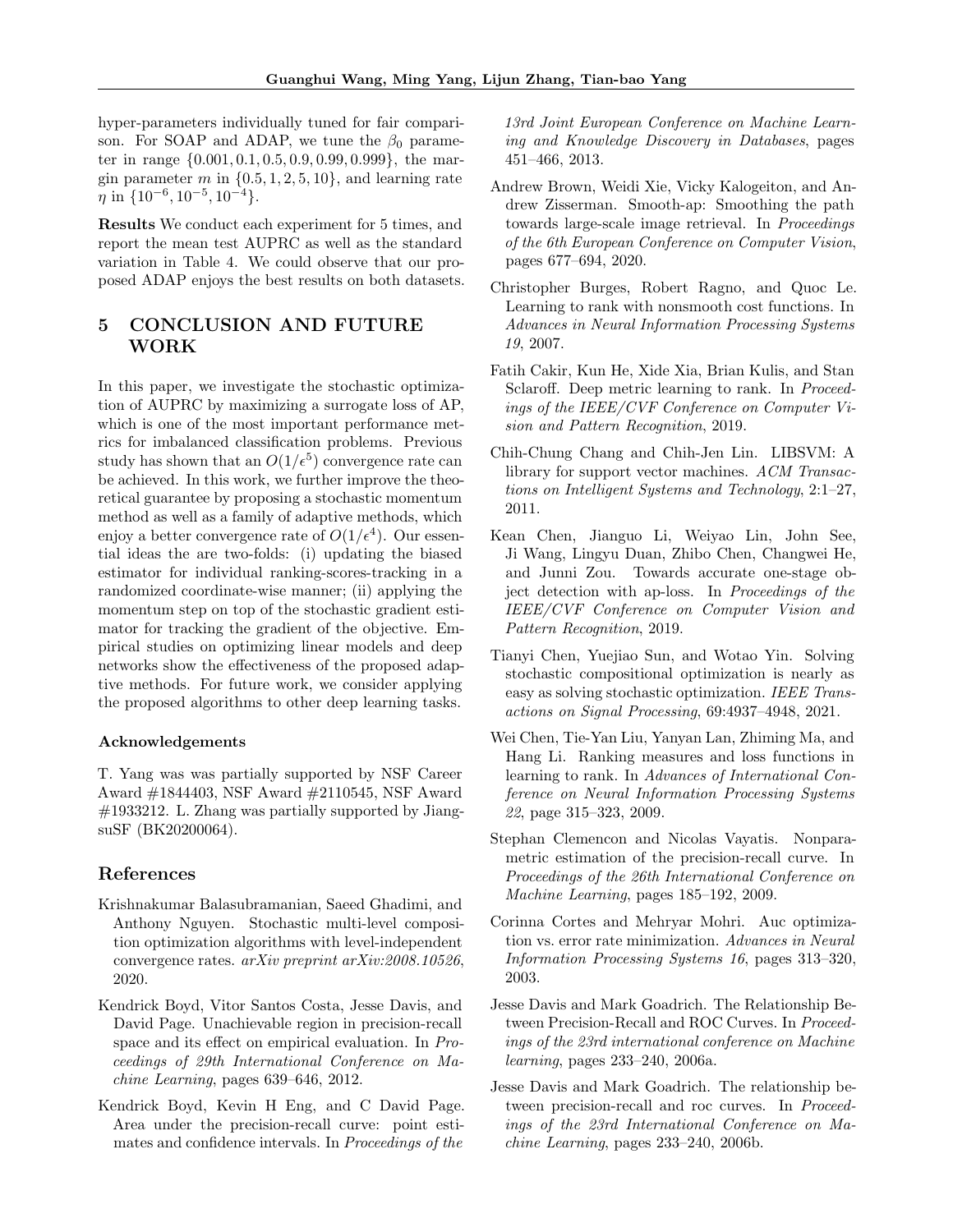- John Duchi, Elad Hazan, and Yoram Singer. Adaptive subgradient methods for online learning and stochastic optimization. *Journal of Machine Learning Research*, 12:2121–2159, 2011.
- Elad Eban, Mariano Schain, Alan Mackey, Ariel Gordon, Ryan Rifkin, and Gal Elidan. Scalable learning of non-decomposable objectives. In *the 20th International Conference on Artificial Intelligence and Statistics*, pages 832–840, 2017.
- César Ferri, José Hernández-Orallo, and R Modroiu. An experimental comparison of performance measures for classification. *Pattern Recognition Letters*, 30(1):27–38, 2009.
- Peter A Flach and Meelis Kull. Precision-recall-gain curves: Pr analysis done right. In *Advances in Neural Information Processing Systems 28*, pages 838– 846, 2015.
- Wei Gao, Rong Jin, Shenghuo Zhu, and Zhi-Hua Zhou. One-pass auc optimization. In *Proceedings of the 30th International Conference on Machine learning*, pages 906–914, 2013.
- Xingyu Gao, Zhenyu Chen, Sheng Tang, Yongdong Zhang, and Jintao Li. Adaptive weighted imbalance learning with application to abnormal activity recognition. *Neurocomputing*, 173:1927–1935, 2016.
- Saeed Ghadimi, Andrzej Ruszczynski, and Mengdi Wang. A single timescale stochastic approximation method for nested stochastic optimization. *SIAM Journal on Optimization*, 30(1):960–979, 2020.
- Zhishuai Guo, Mingrui Liu, Zhuoning Yuan, Li Shen, Wei Liu, and Tianbao Yang. Communicationefficient distributed stochastic auc maximization with deep neural networks. In *Proceedings of the 37th International Conference on Machine Learning*, pages 3864–3874, 2020.
- Zhishuai Guo, Yi Xu, Wotao Yin, Rong Jin, and Tianbao Yang. On stochastic moving-average estimators for non-convex optimization. *CoRR*, abs/2104.14840, 2021a.
- Zhishuai Guo, Yi Xu, Wotao Yin, Rong Jin, and Tianbao Yang. On stochastic moving-average estimators for non-convex optimization. *arXiv preprint arXiv:2104.14840*, 2021b.
- Kaiming He, Xiangyu Zhang, Shaoqing Ren, and Jian Sun. Deep residual learning for image recognition. In *Proceedings of the IEEE conference on computer vision and pattern recognition*, pages 770–778, 2016.
- Paul Henderson and Vittorio Ferrari. End-to-end training of object class detectors for mean average precision. In *Proceedings of the 13th Asian Conference on Computer Vision*, pages 198–213. Springer, 2016.
- Alan Herschtal and Bhavani Raskutti. Optimising area under the roc curve using gradient descent. In *Proceedings of the 21st international conference on Machine learning*, pages 49–57, 2004.
- Yifan Hu, Siqi Zhang, Xin Chen, and Niao He. Biased stochastic first-order methods for conditional stochastic optimization and applications in meta learning. *Advances in Neural Information Processing Systems 33*, 2020.
- Zhouyuan Huo, Bin Gu, Ji Liu, and Heng Huang. Accelerated method for stochastic composition optimization with nonsmooth regularization. In *Proceedings of the 35th AAAI Conference on Artificial Intelligence*, pages 3287–3294, 2018.
- Thorsten Joachims. A support vector method for multivariate performance measures. In *Proceedings of the 22nd International Conference on Machine learning*, pages 377–384, 2005.
- Diederik P Kingma and Jimmy Ba. Adam: A method for stochastic optimization. *arXiv preprint arXiv:1412.6980*, 2014.
- Stanley Kok and Pedro M Domingos. Learning markov logic networks using structural motifs. In *Proceedings of the 21st international conference on Machine learning*, 2010.
- Bartosz Krawczyk, Mikel Galar, Lukasz Jelen, and Francisco Herrera. Evolutionary undersampling boosting for imbalanced classification of breast cancer malignancy. *Applied Soft Computing*, 38:714– 726, 2016.
- Xiangru Lian, Mengdi Wang, and Ji Liu. Finite-sum composition optimization via variance reduced gradient descent. In *The 20th International Conference on Artificial Intelligence and Statistics*, pages 1159– 1167, 2017.
- Tianyi Lin, Chenyou Fan, Mengdi Wang, and Michael I Jordan. Improved oracle complexity for stochastic compositional variance reduced gradient. *arXiv preprint arXiv:1806.00458*, 2018.
- Liu Liu, Ji Liu, and Dacheng Tao. Dualityfree methods for stochastic composition optimization. *Advances in neural information processing systems 31*, pages 1205–1217, 2018a.
- Mingrui Liu, Xiaoxuan Zhang, Zaiyi Chen, Xiaoyu Wang, and Tianbao Yang. Fast stochastic auc maximization with o(1/n)-convergence rate. In *Proceedings of the 35th International Conference on Machine Learning*, pages 3189–3197, 2018b.
- Liangchen Luo, Yuanhao Xiong, Yan Liu, and Xu Sun. Adaptive gradient methods with dynamic bound of learning rate. In *the 7th International Conference on Learning Representations*, 2019.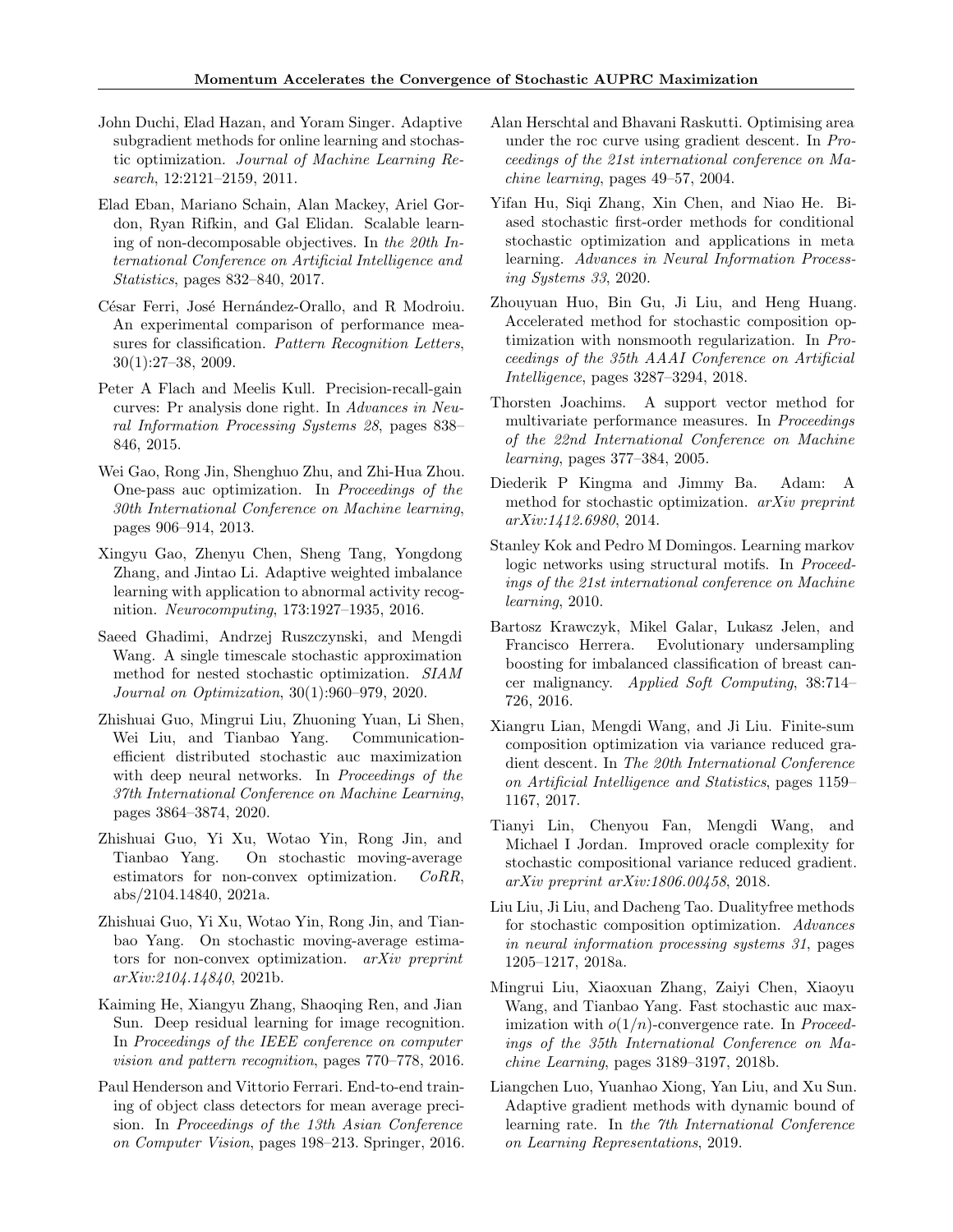- Brian McFee and Gert Lanckriet. Metric learning to rank. In *Proceedings of the 27th International Conference on International Conference on Machine Learning*, page 775–782, 2010. ISBN 9781605589077.
- Donald Metzler and W Bruce Croft. A markov random field model for term dependencies. In *Proceedings of the 28th annual International ACM SIGIR Conference on Research and Development in Information Retrieval*, pages 472–479, 2005.
- P. Mohapatra, Michal Rolinek, C. V. Jawahar, V. Kolmogorov, and M. Kumar. Efficient optimization for rank-based loss functions. In *2018 IEEE/CVF Conference on Computer Vision and Pattern Recognition*, pages 3693–3701, 2018.
- Michael Natole, Yiming Ying, and Siwei Lyu. Stochastic proximal algorithms for auc maximization. In *Proceedings of the 35th International Conference on Machine Learning*, pages 3710–3719. PMLR, 2018.
- Kemal Oksuz, Baris Can Cam, Emre Akbas, and Sinan Kalkan. A ranking-based, balanced loss function unifying classification and localisation in object detection. In *Advances in Neural Information Processing Systems 33*, pages 15534–15545, 2020.
- Qi Qi, Youzhi Luo, Zhao Xu, Shuiwang Ji, and Tianbao Yang. Stochastic optimization of area under precision-recall curve for deep learning with provable convergence. *Advances in Neural Information Processing Systems 34*, 2021.
- Tao Qin, Tie-Yan Liu, and Hang Li. A general approximation framework for direct optimization of information retrieval measures. *Information retrieval*, 13 (4):375–397, 2010.
- Sashank J. Reddi, Satyen Kale, and Sanjiv Kumar. On the convergence of adam and beyond. In *the 6th International Conference on Learning Representations*, 2018.
- Michal Rolinek, Vit Musil, Anselm Paulus, Marin Vlastelica, Claudio Michaelis, and Georg Martius. Optimizing rank-based metrics with blackbox differentiation. In *Proceedings of the IEEE/CVF Conference on Computer Vision and Pattern Recognition*, 2020.
- Yang Song, Alexander Schwing, Raquel Urtasun, et al. Training deep neural networks via direct loss minimization. In *Proceedings of the 33rd International Conference on Machine Learning*, pages 2169–2177, 2016.
- Mengdi Wang, Ji Liu, and Ethan X Fang. Accelerating stochastic composition optimization. *arXiv preprint arXiv:1607.07329*, 2016.
- Mengdi Wang, Ethan X Fang, and Han Liu. Stochastic compositional gradient descent: algorithms for

minimizing compositions of expected-value functions. *Mathematical Programming*, 161(1-2):419– 449, 2017.

- Shuoguang Yang, Mengdi Wang, and Ethan X Fang. Multilevel stochastic gradient methods for nested composition optimization. *SIAM Journal on Optimization*, 29(1):616–659, 2019.
- Tianbao Yang, Qihang Lin, and Zhe Li. Unified convergence analysis of stochastic momentum methods for convex and non-convex optimization. *arXiv preprint arXiv:1604.03257*, 2016.
- Yiming Ying, Longyin Wen, and Siwei Lyu. Stochastic online auc maximization. In *Advances in neural information processing systems 30*, pages 451–459, 2016.
- Zhuoning Yuan, Yan Yan, Milan Sonka, and Tianbao Yang. Robust deep auc maximization: A new surrogate loss and empirical studies on medical image classification. *arXiv preprint arXiv:2012.03173*, 2020.
- Yisong Yue, Thomas Finley, Filip Radlinski, and Thorsten Joachims. A support vector method for optimizing average precision. In *Proceedings of the 30th annual International ACM SIGIR Conference on Research and Development in Information Retrieval*, pages 271–278, 2007.
- Junyu Zhang and Lin Xiao. A stochastic composite gradient method with incremental variance reduction. *arXiv preprint arXiv:1906.10186*, 2019.
- Peilin Zhao, Steven CH Hoi, Rong Jin, and Tianbao Yang. Online auc maximization. In *Proceedings of the 28th International Conference on Machine Learning*, pages 233–240, 2011.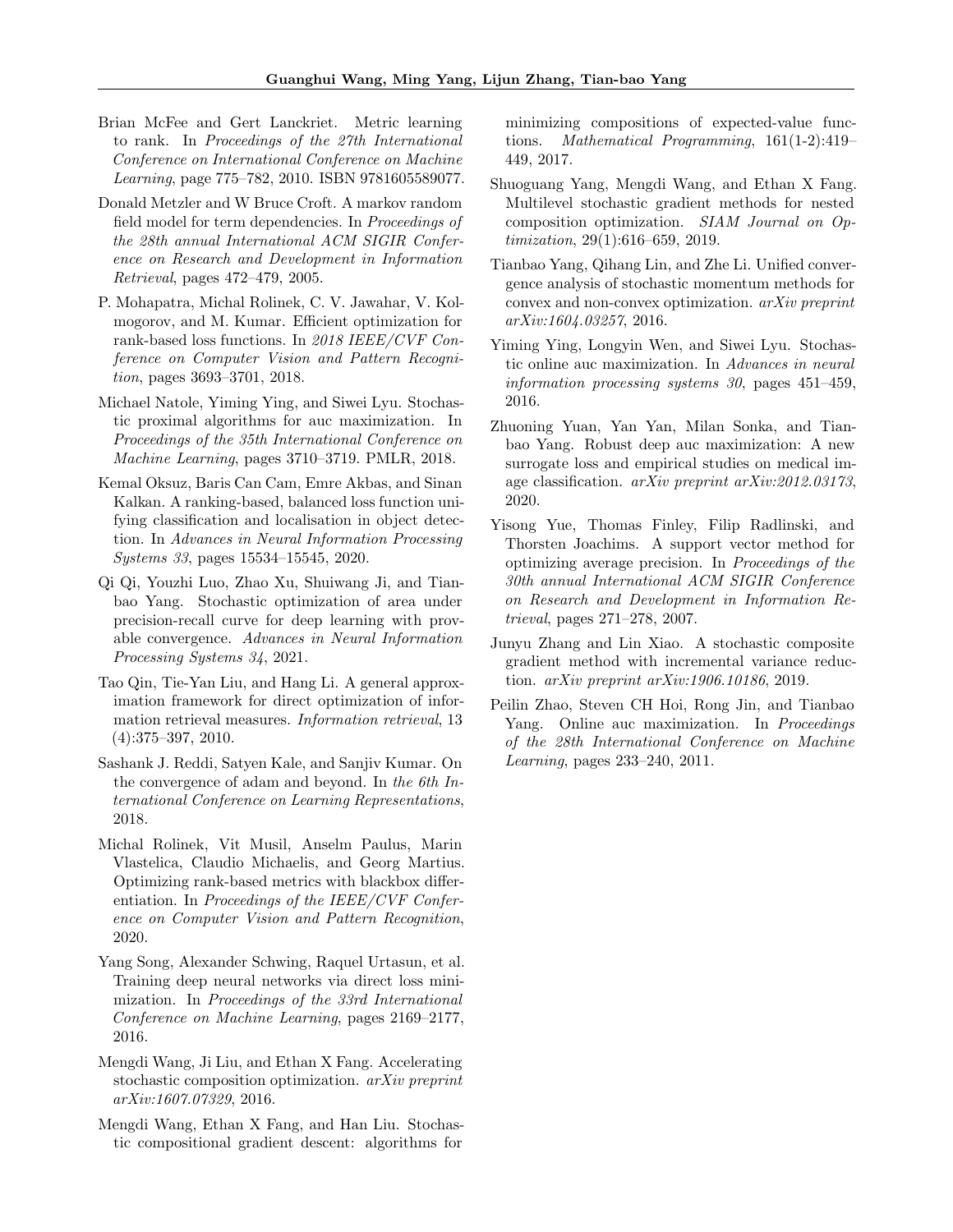# Supplementary Material: Momentum Accelerates the Convergence of Stochastic AUPRC Maximization

# A NOTATIONS

We first introduce the following lemma, which demonstrates the basic properties of the functions in our optimization problem (4).

**Lemma 1.** *Suppose Assumptions 1 and 2 hold, then there exist*  $G, C_g, L_g, C_f, L_f, C_F, L_F > 0$ , such that  $\forall w$ ,  $||g_i(\mathbf{w})||^2 \leq G^2$ ,  $g_i(\mathbf{w})$  *is*  $C_g$ -Lipschitz and  $L_g$ -smooth, and  $\forall \mathbf{u} \in \Omega$ ,  $f(\mathbf{u})$  *is*  $C_f$ -Lipschitz and  $L_f$ -smooth. Finally,  $\forall$ **w**,  $F$ (**w**) *is*  $C_F$ *-Lipschiz and*  $L_F$ *-smooth.* 

*Proof.* For  $g_i(\mathbf{w})$ , we have  $||g_i(\mathbf{w})||^2 \le m^2 M^2 + n^2 M^2 = G^2$ ,  $||\nabla g_i(\mathbf{w})||^2 \le m^2 \sigma^2 + n^2 \sigma^2 = C_g^2$ , and  $||\nabla g_i(\mathbf{w}) \nabla g_i(\mathbf{w}')\|^2 \leq m^2 L_l^2 \|\mathbf{w} - \mathbf{w}'\|^2 + n^2 L_l^2 \|\mathbf{w} - \mathbf{w}'\|^2 = L_g^2 \|\mathbf{w} - \mathbf{w}'\|^2$ . Similarly, for  $f(\mathbf{u})$ , we have  $\|\nabla f(\mathbf{u})\|^2$  $\|(\frac{-1}{u_2}, \frac{u_1}{u_2^2})\|^2 \le 1/C^2 + M^2 m^2/C^2 = C_f^2$  and  $\|\nabla f(\mathbf{u}) - \nabla f(\mathbf{u}')\|_2^2 = \|(\frac{-1}{u_2} - \frac{-1}{u_2'}, \frac{u_1}{u_2^2} - \frac{u_1'}{u_2'^2})\|^2 \le \frac{(u_2 - u_2')^2}{C^2} + \frac{2(u_1 - u_1')^2}{C^4} +$  $\frac{8(Mm)^2(Mn)^2(u_2-u'_2)^2}{C^8} \leq L_f^2(\|\mathbf{u}-\mathbf{u}'\|^2)$  for any  $\mathbf{u}, \mathbf{u}' \in \Omega$ . Hence,  $f(g_i(\mathbf{w}))$  is  $C_F = (C_gC_f)$ -Lipschitz, and  $L_F = (C_g^2 L_f + L_g C_f)$ -smooth. Since  $F(\mathbf{w})$  is the average of  $f(g_i(\mathbf{w}))$ , it is also  $C_F$ -Lipschitz and  $L_F$ -smooth.

# B PROOF OF THEOREM 1

Let  $\Delta_t = \mathbf{m}_{t+1} - \nabla F(\mathbf{w}_t)$ . According to the update rule in Algorithm 1, and we have

$$
\|\Delta_{t}\|^{2} = \left\| (1 - \beta_{1}) \mathbf{m}_{t} + \beta_{1} \frac{1}{m} \sum_{i=1}^{m} \nabla \tilde{g}_{i}(\mathbf{w}_{t})^{\top} \cdot \nabla f \left( [U_{t+1}]_{i}^{\top} \right) - \nabla F(\mathbf{w}_{t}) \right\|^{2}
$$

$$
= \left\| \underbrace{(1 - \beta_{1})[\mathbf{m}_{t} - \nabla F(\mathbf{w}_{t-1})]}_{A_{1}} + \underbrace{(1 - \beta_{1})[\nabla F(\mathbf{w}_{t-1}) - \nabla F(\mathbf{w}_{t})]}_{A_{2}} + \underbrace{\beta_{1} \left[ \frac{1}{m} \sum_{i=1}^{m} \nabla \tilde{g}_{i}(\mathbf{w}_{t})^{\top} \cdot \nabla f \left( [U_{t+1}]_{i}^{\top} \right) - \frac{1}{m} \sum_{i=1}^{m} \nabla \tilde{g}_{i}(\mathbf{w}_{t})^{\top} \cdot \nabla f \left( g_{i}(\mathbf{w}_{t}) \right) \right]}_{A_{3}}
$$

$$
+ \underbrace{\beta_{1} \left[ \frac{1}{m} \sum_{i=1}^{m} \nabla \tilde{g}_{i}(\mathbf{w}_{t})^{\top} \cdot \nabla f \left( g_{i}(\mathbf{w}_{t}) \right) - \nabla F(\mathbf{w}_{t}) \right]}_{A_{4}} \right\|^{2}.
$$

$$
(9)
$$

Let  $E_t[\cdot] = E[\cdot|\mathcal{F}_{t-1}]$ , where  $\mathcal{F}_{t-1}$  is the  $\sigma$ -algebra of MOAP-V1, which contains the learning history from round 1 to round  $t-1$ . Since  $\tilde{g}_t(\mathbf{w})$  is an unbiased estimator of  $g_i(\mathbf{w})$ , we have  $E_t[A_4] = 0$ . Moreover,  $A_1$  and  $A_2$  are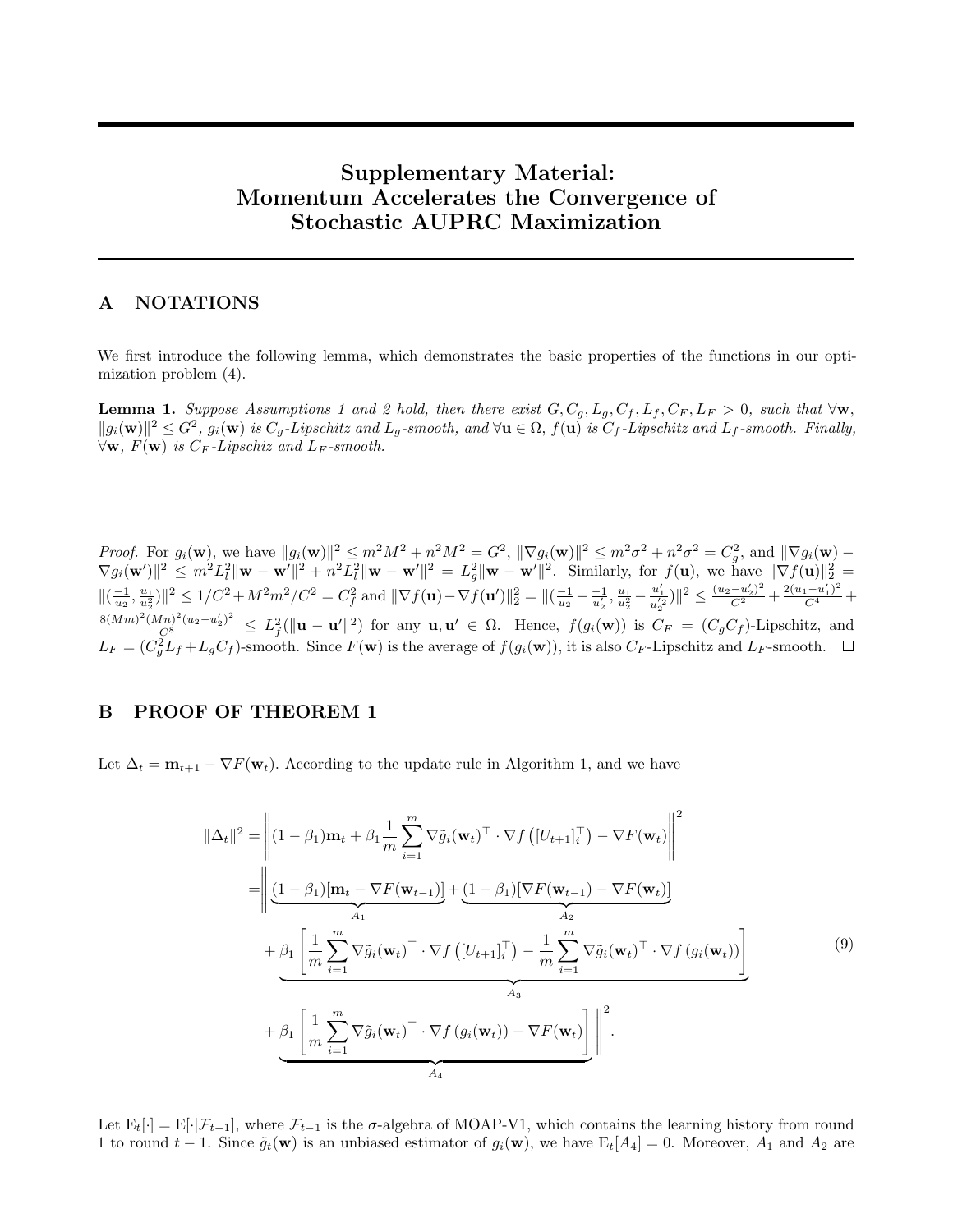fixed given  $\mathcal{F}_{t-1}$ . Thus

$$
E_{t}[\|\Delta_{t}\|^{2}]
$$
  
\n
$$
\leq E_{t}[\|A_{1} + A_{2} + A_{3}\|^{2}] + E_{t}[\|A_{4}\|^{2}] + 2E_{t}[\|A_{3}\| \|A_{4}\|] + 2(A_{1} + A_{2})^{\top} E_{t}[A_{4}]
$$
  
\n
$$
\leq E_{t}[\|A_{1} + A_{2} + A_{3}\|^{2}] + 2E_{t}[\|A_{4}\|^{2}] + E_{t}[\|A_{3}\|^{2}]
$$
  
\n
$$
\leq (1 + \beta_{1})E_{t}[\|A_{1}\|^{2}] + \left(1 + \frac{1}{\beta_{1}}\right)E_{t}[\|A_{2} + A_{3}\|^{2}] + 2E_{t}[\|A_{4}\|^{2}] + E_{t}[\|A_{3}\|^{2}]
$$
  
\n
$$
\leq (1 + \beta_{1}^{2})(1 - \beta_{1})\|\Delta_{t-1}\|^{2} + \frac{2(1 + \beta_{1})}{\beta_{1}}\|A_{2}\|^{2} + \frac{2 + 3\beta_{1}}{\beta_{1}}E_{t}[\|A_{3}\|^{2}] + 2E_{t}[\|A_{4}\|^{2}],
$$
\n(10)

where the third inequality is based on Young's inequality. To proceed, according to Lemma 1, we have

$$
||A_{2}||^{2} = (1 - \beta_{1})^{2} ||\nabla F(\mathbf{w}_{t-1}) - \nabla F(\mathbf{w}_{t})||^{2} \leq (1 - \beta_{1})^{2} L_{F}^{2} ||\mathbf{w}_{t} - \mathbf{w}_{t-1}||^{2},
$$
\n
$$
||A_{3}||^{2} \leq \beta_{1}^{2} \frac{1}{m} \sum_{i=1}^{m} ||\nabla \tilde{g}_{i}(\mathbf{w}_{t})^{\top} \cdot \nabla f([U_{t+1}]_{i}^{\top}) - \nabla \tilde{g}_{i}(\mathbf{w}_{t})^{\top} \cdot \nabla f(g_{i}(\mathbf{w}_{t}))||^{2}
$$
\n
$$
\leq \beta_{1}^{2} \frac{C_{g}^{2}}{m} \sum_{i=1}^{m} ||\nabla f([U_{t+1}]_{i}^{\top}) - \nabla f(g_{i}(\mathbf{w}_{t}))||^{2}
$$
\n
$$
\leq \beta_{1}^{2} \frac{C_{g}^{2} L_{f}^{2}}{m} \sum_{i=1}^{m} ||[U_{t+1}]_{i}^{\top} - g_{i}(\mathbf{w}_{t})||^{2} = \frac{\beta_{1}^{2} C_{g}^{2} L_{f}^{2}}{m} ||U_{t+1} - g(\mathbf{w}_{t})||^{2},
$$
\n(12)

where  $g(\mathbf{w}_t) = [g_1(\mathbf{w}_t), \dots, g_m(\mathbf{w}_t)]^\top$ , and

$$
\mathbf{E}_{t}[\|A_{4}\|^{2}] \leq \beta_{1}^{2} \mathbf{E}_{t} \left[ \left\| \frac{1}{m} \sum_{i=1}^{m} \nabla \tilde{g}_{i}(\mathbf{w}_{t})^{\top} \cdot \nabla f([U_{t+1}]_{i}^{\top}) \right\|^{2} \right] \leq \beta_{1}^{2} C_{g}^{2} C_{f}^{2}.
$$
 (13)

Combining (10), (11), (12), (13), we get

$$
\mathbf{E}_{t}[\|\Delta_{t}\|^{2}] \leq (1 - \beta_{1})\|\Delta_{t-1}\|^{2} + \frac{2L_{F}^{2}\|\mathbf{w}_{t} - \mathbf{w}_{t-1}\|^{2}}{\beta_{1}} + \frac{5\beta_{1}C_{g}^{2}L_{f}^{2}\mathbf{E}_{t}[\|U_{t+1} - g(\mathbf{w}_{t})\|^{2}]}{m} + 2\beta_{1}^{2}C_{g}^{2}C_{f}^{2}.
$$
\n(14)

Summing over from 1 to  $T$ , we get

$$
\mathbf{E}\left[\sum_{i=1}^{T}||\Delta_{i}||^{2}\right] \leq \frac{||\Delta_{0}||^{2}}{\beta_{1}} + \frac{2L_{F}^{2}\sum_{i=1}^{T}||\mathbf{w}_{i} - \mathbf{w}_{i-1}||^{2}}{\beta_{1}^{2}} + \frac{5C_{g}^{2}L_{f}^{2}\sum_{i=1}^{T}\mathbf{E}_{i}[\|U_{i+1} - g(\mathbf{w}_{i})\|^{2}]}{m} + 2\beta_{1}C_{g}^{2}C_{f}^{2}T
$$
\n
$$
= \frac{2C_{F}^{2}}{\beta_{1}} + \frac{2L_{F}^{2}\eta^{2}\sum_{i=1}^{T}||\mathbf{m}_{i}||^{2}}{\beta_{2}^{2}} + \frac{5C_{g}^{2}L_{f}^{2}\sum_{i=1}^{T}\mathbf{E}_{i}[\|U_{i+1} - g(\mathbf{w}_{i})\|^{2}]}{m} + 2\beta_{1}C_{g}^{2}C_{f}^{2}T
$$
\n(15)

Note that here  $w_0$  can be considered as a psudo-decision which follows the same update procedure as  $w_t$ . Next, we turn to bound the third term of the R.H.S. of the inequality, and introduce the following lemma. **Lemma 2** (Variance Recursion Wang et al. (2017)). *Consider a sequence*  $\mathbf{m}_{t+1} = (1 - \beta)\mathbf{m}_t + \beta \tilde{h}(\mathbf{w}_t)$  *for tracking*  $h(\mathbf{w}_t)$ , where  $E[\tilde{h}(\mathbf{w}_t)] = h(\mathbf{w}_t)$  and h is a C-Lipchitz continuous mapping. Then we have

$$
\mathbf{E}_{t}[\|\mathbf{m}_{t+1} - h(\mathbf{w}_{t})\|^{2}] \leq (1 - \beta) \|\mathbf{m}_{t} - h(\mathbf{w}_{t-1})\|^{2} + \beta^{2} \mathbf{E}_{t}[\|\tilde{h}(\mathbf{w}_{t}) - h(\mathbf{w}_{t})\|^{2}] + \frac{2C^{2} \|\mathbf{w}_{t} - \mathbf{w}_{t-1}\|^{2}}{\beta}.
$$
 (16)

With Lemma 2, we have

$$
\sum_{i=1}^{T} \mathbf{E}_{i}[\|U_{i+1} - g(\mathbf{w}_{i})\|^{2}] \leq \frac{mG^{2}}{\beta_{0}} + 2\beta_{0}TmG^{2} + \frac{2mC_{g}^{2}\eta^{2}\sum_{i=1}^{T} \|\mathbf{m}_{i}\|^{2}}{\beta_{0}^{2}}.
$$
\n(17)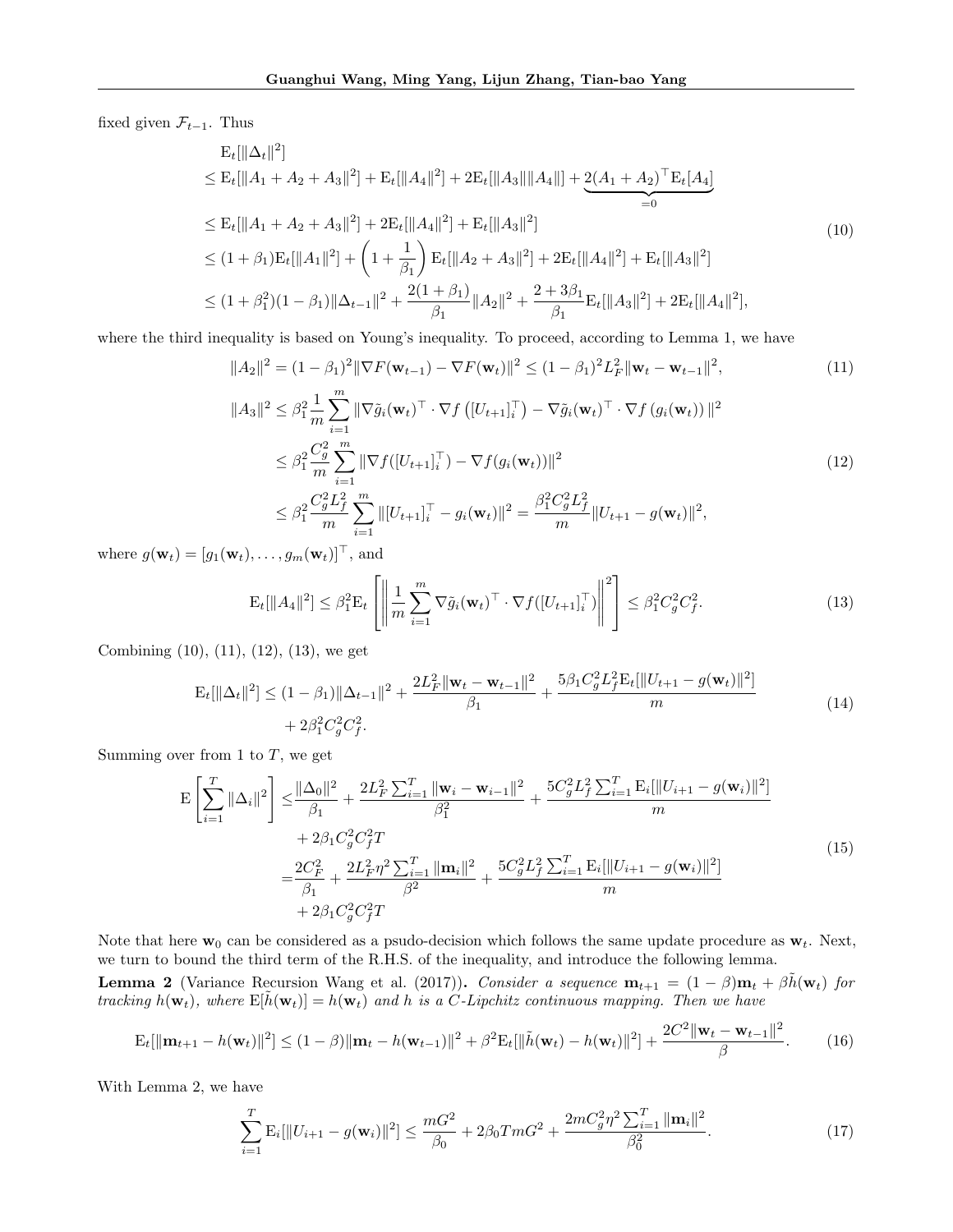Combining all the about results together, and set  $\beta_0 = \beta_1 = \beta$ , we have

$$
\mathbf{E}\left[\sum_{i=1}^{T} \|\Delta_{i}\|^{2}\right] \leq \frac{2C_{F}^{2} + 5C_{g}^{2}L_{f}^{2}G^{2}}{\beta} + \frac{(2L_{F}^{2} + 10C_{g}^{4}L_{f}^{2})\eta^{2}}{\beta^{2}}\sum_{i=1}^{T} \|\mathbf{m}_{i}\|^{2} + \beta(10C_{g}^{2}L_{f}^{2}G^{2} + 2C_{g}^{2}C_{f}^{2})T.
$$
\n(18)

We introduce the following lemma Guo et al. (2021b), which can be obtained following the definition of the smoothness.

**Lemma 3.** *Consider a sequence*  $\mathbf{w}_{t+1} = \mathbf{w}_t - \eta \mathbf{m}_{t+1}$  *for a L<sub>F</sub>-smooth function* F, with  $\eta L_F \leq 1/2$  *we have* 

$$
F(\mathbf{w}_{t+1}) \leq F(\mathbf{w}_t) + \frac{\eta}{2} \|\nabla F(\mathbf{w}_t) - \mathbf{m}_{t+1}\|^2 - \frac{\eta}{2} \|\nabla F(\mathbf{w}_t)\|^2 - \frac{\eta}{4} \|\mathbf{m}_{t+1}\|^2.
$$

Based on Lemma 3, with  $(2L_F^2 + 10C_g^4L_f^2)\eta^2/\beta^2 \leq 1/2$ , we get

$$
\mathbf{E}\left[\frac{1}{T}\sum_{t=1}^{T} \|\nabla F_{\mathbf{w}}(\mathbf{w}_{t})\|^{2}\right] \leq \frac{2(F(\mathbf{w}_{T+1}) - F(\mathbf{w}_{1}))}{\eta T} + \frac{C_{F}^{2} + 5C_{g}^{2}L_{f}^{2}G^{2}}{\beta T} + \beta(10C_{g}^{2}L_{f}^{2}G^{2} + 2C_{g}^{2}C_{f}^{2}).
$$
\n(19)

Thus, by setting  $\beta = O(\epsilon^2)$  and  $\eta = O(\beta)$ , we have  $\mathbb{E}\left[\frac{1}{T}\sum_{t=1}^T \|\nabla F_{\mathbf{w}}(\mathbf{w}_t)\|^2\right] = O(\epsilon^2)$  for

$$
T \ge \max \left\{ \frac{2(F(\mathbf{w}_1) - F(\mathbf{w}_{T+1}))}{\eta \epsilon^2}, \frac{C_F^2 + 10C_g^2 L_f^2 G^2}{\beta \epsilon^2} \right\}.
$$

### C PROOF OF THEOREM 2

Let  $i_t$  be the positive data chosen in round t, and for convenience we set  $\beta_0 = \beta_1 = \beta$ . According to the update rule in Algorithm 1, and we have

$$
\|\Delta_t\|^2 = \left\| (1 - \beta) \mathbf{m}_t + \beta \nabla \tilde{g}_{i_t}(\mathbf{w}_t)^\top \cdot \nabla f \left( [U_{t+1}]_{i_t}^\top \right) - \nabla F(\mathbf{w}_t) \right\|^2
$$
  
\n
$$
= \left\| \underbrace{(1 - \beta) [\mathbf{m}_t - \nabla F(\mathbf{w}_{t-1})]}_{A_1} + \underbrace{(1 - \beta) [\nabla F(\mathbf{w}_{t-1}) - \nabla F(\mathbf{w}_t)]}_{A_3} + \underbrace{\beta \left[ \nabla \tilde{g}_{i_t}(\mathbf{w}_t)^\top \cdot \nabla f \left( [U_{t+1}]_{i_t}^\top \right) - \nabla \tilde{g}_{i_t}(\mathbf{w}_t)^\top \cdot \nabla f \left( g_{i_t}(\mathbf{w}_t) \right) \right]}_{A_3} \right\|_{A_3}.
$$
\n(20)

Thus

$$
\mathcal{E}_t[\|\Delta_t\|^2] \le (1-\beta)\|\Delta_{t-1}\|^2 + \frac{2(1+\beta)}{\beta}\|A_2\|^2 + \frac{2+3\beta}{\beta}\mathcal{E}_t[\|A_3\|^2] + 2\mathcal{E}_t[\|A_4\|^2],\tag{21}
$$

where

$$
||A_2||^2 = (1 - \beta_1)^2 ||\nabla F(\mathbf{w}_{t-1}) - \nabla F(\mathbf{w}_t)||^2 \le (1 - \beta_1)^2 L_F^2 ||\mathbf{w}_t - \mathbf{w}_{t-1}||^2,
$$
  
\n
$$
||A_3||^2 \le \beta^2 ||\nabla \tilde{g}_{it}(\mathbf{w}_t)^\top \cdot \nabla f([U_{t+1}]_{it}^\top) - \nabla \tilde{g}_{it}(\mathbf{w}_t)^\top \cdot \nabla f(g_{it}(\mathbf{w}_t))||^2
$$
\n(22)

$$
A_3\|^2 \leq \beta^2 \|\nabla \tilde{g}_{i_t}(\mathbf{w}_t)^\top \cdot \nabla f\left( [U_{t+1}]_{i_t}^\top \right) - \nabla \tilde{g}_{i_t}(\mathbf{w}_t)^\top \cdot \nabla f\left( g_{i_t}(\mathbf{w}_t) \right) \|^2
$$
  
\n
$$
\leq \beta^2 C_g^2 \|\nabla f\left( [U_{t+1}]_{i_t}^\top \right) - \nabla f(g_{i_t}(\mathbf{w}_t)) \|^2
$$
  
\n
$$
\leq \beta^2 C_g^2 L_f^2 \|[U_{t+1}]_{i_t}^\top - g_{i_t}(\mathbf{w}_t) \|^2,
$$
\n(23)

and

$$
\mathbf{E}[\|A_4\|^2] \le \beta^2 \mathbf{E}[\|\nabla \tilde{g}_{i_t}(\mathbf{w}_t)^\top \cdot \nabla f([U_{t+1}]_{i_t}^\top)\|^2] \le \beta_1^2 C_g^2 C_f^2. \tag{24}
$$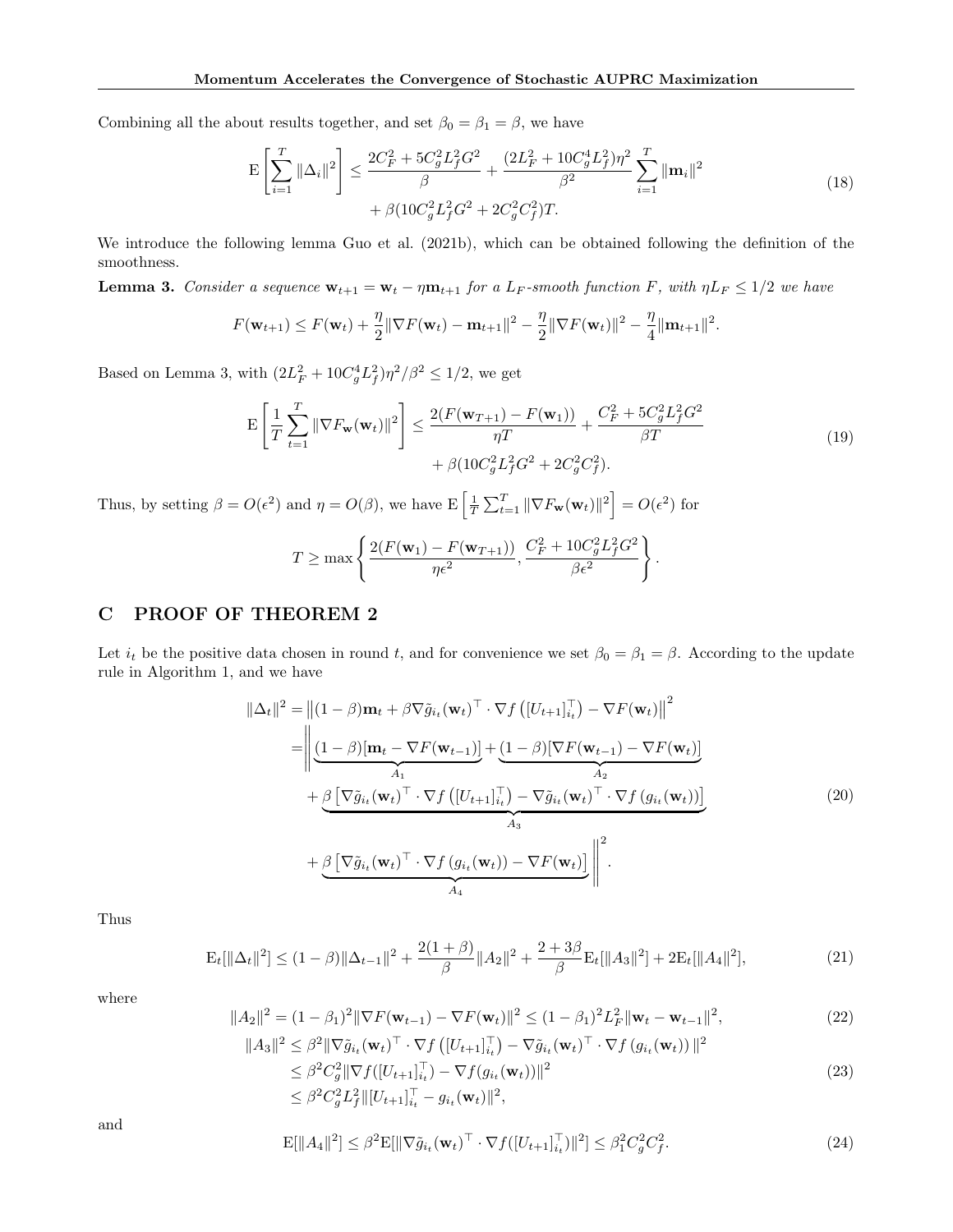Combining the results above, we get

$$
\mathbf{E}[\|\Delta_t\|^2] \le (1-\beta)\|\Delta_{t-1}\|^2 + \frac{2L_F^2\|\mathbf{w}_t - \mathbf{w}_{t-1}\|^2}{\beta_1} + 5\beta C_g^2 L_f^2 \mathbf{E}[\|[U_{t+1}]_{i_t} - g_{i_t}(\mathbf{w}_t)\|^2] + 2\beta^2 C_g^2 C_f^2.
$$
\n(25)

Next, we turn to bound the third term on the R.H.S. of (25). Following Qi et al. (2021), we divide the whole interval into m groups, with the *i*-th group  $\mathcal{T}_i = \{t_1^i, \ldots, t_k^i, \ldots\}$ , where  $t_k^i$  denotes the *k*-th time that the *i*-th positive data is chosen to update  $[U_{t_k^i}]_i$  and obtain  $[U_{t_k^i+1}]_i$ . Note that since we only update the chosen data, we have  $[U_{t_k^i+1}]_i = \cdots = [U_{t_{k+1}^i}]_i$ . Without loss of generality, assume  $i_t$  is picked for the k-th time at round t. Thus

$$
\mathbf{E}[\| [U_{t+1}]_{i_{t}} - g_{i_{t}}(\mathbf{w}_{t}) \|^{2}]
$$
\n
$$
= \mathbf{E}[\| [U_{t_{k+1}^{i_{t}}}]_{i_{t}} - g_{i_{t}}(\mathbf{w}_{t_{k}^{i_{t}}}) \|^{2}]
$$
\n
$$
\leq \mathbf{E}[\| (1-\beta) [U_{t_{k-1}^{i_{t}}+1}]_{i_{t}} + \beta \tilde{g}_{i}(\mathbf{w}_{t_{k}^{i_{t}}}) - g_{i_{t}}(\mathbf{w}_{t_{k-1}^{i_{t}}}) - g_{i_{t}}(\mathbf{w}_{t_{k-1}^{i_{t}}})] + g_{i_{t}}(\mathbf{w}_{t_{k-1}^{i_{t}}}) - g_{i_{t}}(\mathbf{w}_{t_{k-1}^{i_{t}}}) \Big] \leq \mathbf{E}[\| (1-\beta) ([U_{t_{k-1}^{i_{t}}+1}]_{i_{t}} - g_{i_{t}}(\mathbf{w}_{t_{k-1}^{i_{t}}})) + \beta (\tilde{g}_{i_{t}}(\mathbf{w}_{t_{k-1}^{i_{t}}}) - g_{i_{t}}(\mathbf{w}_{t_{k-1}^{i_{t}}})) + g_{i_{t}}(\mathbf{w}_{t_{k-1}^{i_{t}}}) - g_{i_{t}}(\mathbf{w}_{t_{k}^{i_{t}}}) \|^{2}]
$$
\n
$$
\leq (1+\beta) (1-\beta)^{2} \mathbf{E}[\| [g_{i_{t}}(\mathbf{w}_{t_{k-1}^{i_{t}}}) - g_{i_{t}}(\mathbf{w}_{t_{k}^{i_{t}}}) \|^{2}]
$$
\n
$$
\leq (1-\beta) \mathbf{E}[\| [U_{t_{k-1}^{i_{t}}+1}]_{i_{t}} - g_{i_{t}}(\mathbf{w}_{t_{k-1}^{i_{t}}}) \|^{2}] + 8\beta G^{2} + \frac{4C_{g}^{2}}{\beta} \mathbf{E}[\| \mathbf{w}_{t_{k-1}^{i_{t}}^{i_{t}}} - \mathbf{w}_{t_{k}^{i_{t}}} \|^{2}]
$$
\n
$$
\leq (1-\beta) \mathbf{E}[\| [U_{t_{k-1}^{i_{t}}+1}]_{i_{t}} - g_{i_{t}}(\mathbf{w}_{t_{k-1}^{i_{
$$

where the second and last inequalities are based on Young's inequality. Note that, based on Lemma 1 of Qi et al. (2021),  $t_k^{i_t} - t_{k-1}^{i_t}$  is a random variable with conditional distribution given by a geometric distribution  $k-1$ with  $p = 1/m$ , i.e.,  $E[t_k^{i_t} - t_{k-1}^{i_t} | t_{k-1}^{i_t}] \leq m$ . However, since  $t_k^{i_t} - t_{k-1}^{i_t}$  and  $\sum_{j=t_{k-1}^{i_t}+1}^{t_{k}^{i_t}} ||\mathbf{m}_j||^2$  are *dependent*, this conclusion can not be applied to bound the last term, which further making the advantages of the momentum can not be used. Because of this issue, we have to rewrite (26) and bound the last term as

$$
\mathcal{E}\left[\left\|\sum_{j=t_{k-1}^{i_t}+1}^{t_k^{i_t}} \mathbf{m}_t\right\|^2\right] \le C_F^2 \mathcal{E}[(t_k^{i_t} - t_{k-1}^{i_t})^2] \le 2m^2 C_F^2. \tag{27}
$$

.

Thus

$$
\mathbf{E}[\| [U_{t_k^{i_t}+1}]_{i_t} - g_{i_t}(\mathbf{w}_{t_k^{i_t}})\|^2] \leq (1-\beta)\mathbf{E}[\| [U_{t_{k-1}^{i_t}}]_{i_t} - g_{i_t}(\mathbf{w}_{t_{k-1}^{i_t}})\|^2] + 8\beta G^2 + \frac{8m^2C_F^2C_g^2\eta^2}{\beta}
$$

Summing over for all intervals, we have

$$
\sum_{i=1}^m\mathrm{E}[\sum_{k=1}^{K_i}\|[U_{t_{k-1}^i}]_i-g_i(\mathbf{w}_{t_{k-1}^i})\|^2]\leq \frac{mG^2}{\beta}+8G^2T+\frac{8m^2C^2_FC^2_g\eta^2T}{\beta^2}
$$

where  $K_i$  denotes that the *i*-th positive data is chosen for  $K_i$  times. Combining with (25), we get

$$
\mathcal{E}[\sum_{i=1}^{T} ||\Delta_i||^2] \le \frac{2L_f^2 \eta^2 C_F^2 T}{\beta^2} + \frac{40C_g^4 L_f^2 m^2 C_F^2 \eta^2 T}{\beta} + \frac{C_F^2}{\beta} + 5C_g^2 L_f^2 m G^2 + \beta T (40C_G^2 L_f^2 G^2 + 8C_g^2 C_f^2). \tag{28}
$$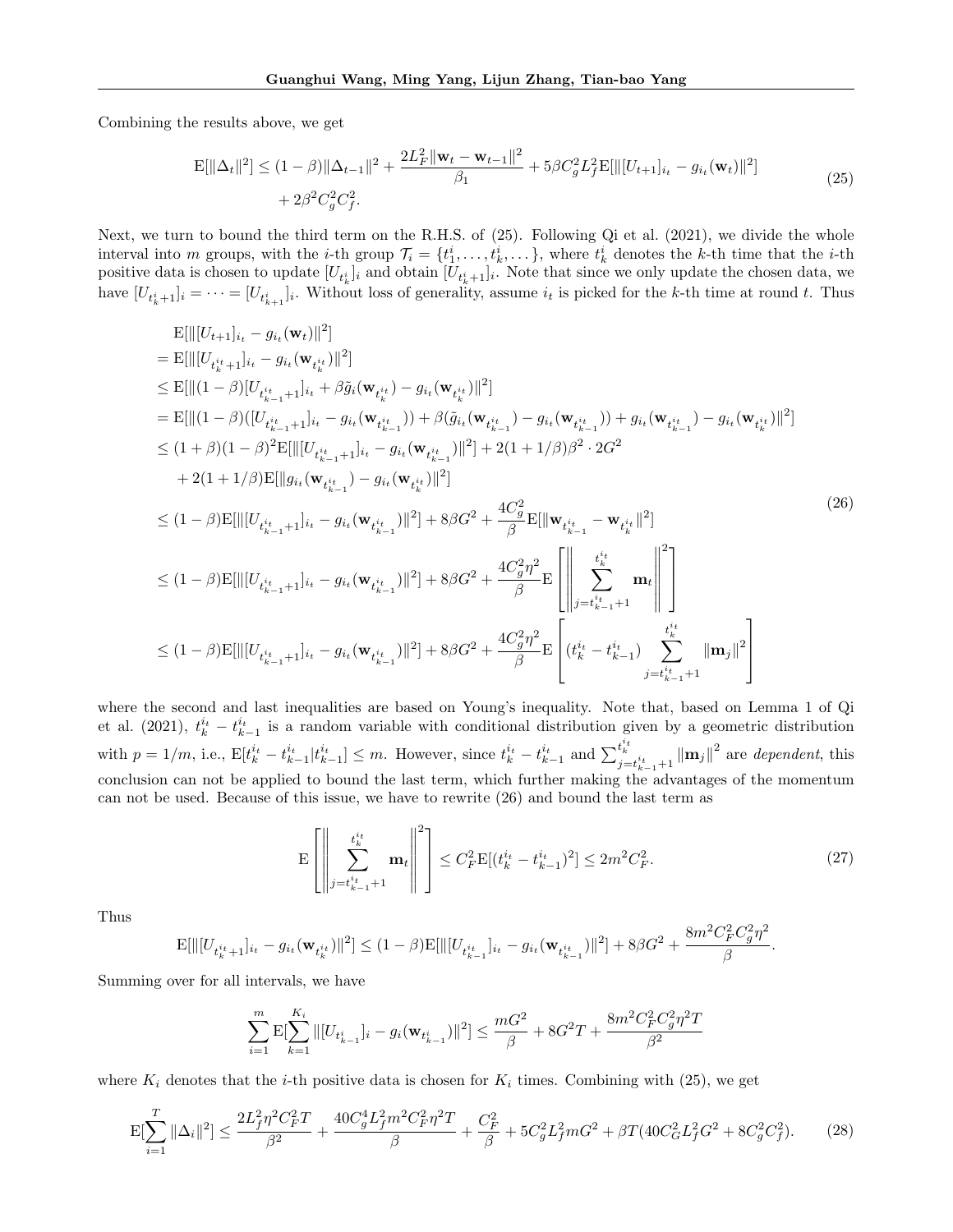With Lemma 3, we obtain

$$
\mathbf{E}\left[\frac{1}{T}\sum_{i=1}^{T} \|\nabla F(\mathbf{w})\|^2\right] \le \frac{2(F(\mathbf{w}_1) - F(\mathbf{w}_{T+1}))}{\eta T} + \frac{2L_f^2 \eta^2 C_F^2}{\beta^2} + \frac{40C_g^4 L_f^2 m^2 C_F^2 \eta^2}{\beta} + \frac{C_F^2}{\beta T} + \frac{5C_g^2 L_f^2 m G^2}{T} + \beta(40C_G^2 L_f^2 G^2 + 8C_g^2 C_f^2).
$$
\n(29)

Finally, we can obtain a  $\epsilon$ -stationary solution by setting  $\beta = O(\epsilon^2)$ ,  $\eta = O(\epsilon^3/m)$ , and

$$
T \ge \left\{ \frac{2(F(\mathbf{w}_1) - F(\mathbf{w}_{T+1}))}{\eta \epsilon^2}, \frac{C_F^2}{\beta \epsilon^2}, \frac{5C_g^2 L_f^2 m G^2}{\epsilon^2} \right\}.
$$

# D PROOF OF THEOREM 3

Let  $\Delta_t = \mathbf{m}_{t+1} - \nabla F(\mathbf{w}_t)$ . According to the update rule in Algorithm 2, and we have

$$
\|\Delta_{t}\|^{2} = \left\| (1 - \beta_{1}) \mathbf{m}_{t} + \beta_{1} \frac{1}{B} \sum_{\mathbf{x}_{i} \in \mathcal{B}_{t}} \nabla \tilde{g}_{i}(\mathbf{w}_{t})^{\top} \cdot \nabla f \left( [U_{t+1}]_{i}^{\top} \right) - \nabla F(\mathbf{w}_{t}) \right\|^{2}
$$

$$
= \left\| \underbrace{(1 - \beta_{1})[\mathbf{m}_{t} - \nabla F(\mathbf{w}_{t-1})]}_{A_{1}} + \underbrace{(1 - \beta_{1})[\nabla F(\mathbf{w}_{t-1}) - \nabla F(\mathbf{w}_{t})]}_{A_{2}} + \underbrace{\beta_{1} \left[ \frac{1}{B} \sum_{\mathbf{x}_{i} \in \mathcal{B}_{t}} \nabla \tilde{g}_{i}(\mathbf{w}_{t})^{\top} \cdot \nabla f \left( [U_{t+1}]_{i}^{\top} \right) - \frac{1}{B} \sum_{\mathbf{x}_{i} \in \mathcal{B}_{t}} \nabla \tilde{g}_{i}(\mathbf{w}_{t})^{\top} \cdot \nabla f \left( g_{i}(\mathbf{w}_{t}) \right) \right]}_{A_{3}} \right\|^{2}.
$$
\n
$$
(30)
$$

Following similar procedure as in the proof of Theorem 1, we have

$$
\mathbf{E}_{t}[\|\Delta_{t}\|^{2}] \leq (1 - \beta_{1})\|\Delta_{t-1}\|^{2} + \frac{2(1 + \beta_{1})}{\beta_{1}}\|A_{2}\|^{2} + \frac{2 + 3\beta_{1}}{\beta_{1}}\mathbf{E}_{t}[\|A_{3}\|^{2}] + 2\mathbf{E}_{t}[\|A_{4}\|^{2}], \tag{31}
$$

where

$$
||A_2||^2 = (1 - \beta_1)^2 ||\nabla F(\mathbf{w}_{t-1}) - \nabla F(\mathbf{w}_t)||^2 \le (1 - \beta_1)^2 L_F^2 ||\mathbf{w}_t - \mathbf{w}_{t-1}||^2
$$
(32)

$$
||A_3||^2 \leq \beta_1^2 \frac{1}{B} \sum_{\mathbf{x}_i \in \mathcal{B}_t} ||\nabla \tilde{g}_i(\mathbf{w}_t)^\top \cdot \nabla f ( [U_{t+1}]_i^\top ) - \nabla \tilde{g}_i(\mathbf{w}_t)^\top \cdot \nabla f ( g_i(\mathbf{w}_t) ) ||^2
$$
  
\n
$$
\leq \beta_1^2 \frac{C_g^2}{B} \sum_{\mathbf{x}_i \in \mathcal{B}_t} ||\nabla f([U_{t+1}]_i^\top) - \nabla f(g_i(\mathbf{w}_t))||^2
$$
  
\n
$$
\leq \beta_1^2 \frac{C_g^2 L_f^2}{B} \sum_{\mathbf{x}_i \in \mathcal{B}_t} ||[U_{t+1}]_i^\top - g_i(\mathbf{w}_t)||^2
$$
\n(33)

and

$$
\mathbf{E}_{t}[\|A_{4}\|^{2}] \leq \beta_{1}^{2} \mathbf{E}_{t} \left[ \left\| \frac{1}{B} \sum_{\mathbf{x}_{i} \in \mathcal{B}_{t}} \nabla \tilde{g}_{i}(\mathbf{w}_{t})^{\top} \cdot \nabla f([U_{t+1}]_{i}^{\top}) \right\|^{2} \right] \leq \beta_{1}^{2} C_{g}^{2} C_{f}^{2}.
$$
\n(34)

Combining (31), (32), (33), (34), and taking expectation over the randomness of  $B_t$ , we get

$$
\mathbf{E}_{t}[\|\Delta_{t}\|^{2}] \leq (1 - \beta_{1})\|\Delta_{t-1}\|^{2} + \frac{2L_{F}^{2}\|\mathbf{w}_{t} - \mathbf{w}_{t-1}\|^{2}}{\beta_{1}} + \frac{5\beta_{1}C_{g}^{2}L_{f}^{2}\mathbf{E}_{t}[\|U_{t+1} - g(\mathbf{w}_{t})\|^{2}]}{m} + 2\beta_{1}^{2}C_{g}^{2}C_{f}^{2}.
$$
\n(35)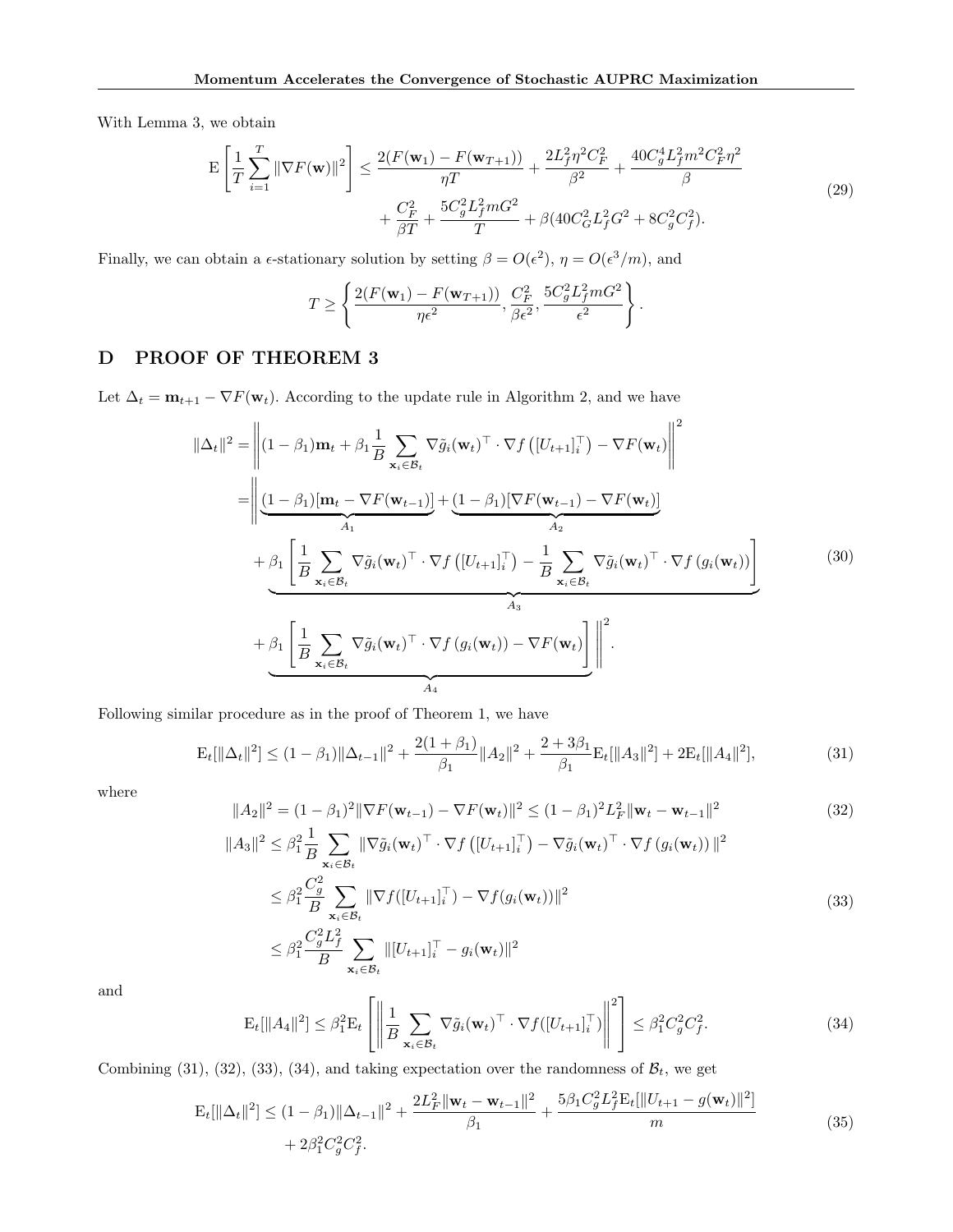Summing over from 1 to T and taking the expectation with respect to all the randomness, we get

$$
\mathbf{E}\left[\sum_{i=1}^{T}||\Delta_{i}||^{2}\right] \leq \frac{||\Delta_{0}||^{2}}{\beta_{1}} + \frac{2L_{F}^{2}\sum_{i=1}^{T}||\mathbf{w}_{i} - \mathbf{w}_{i-1}||^{2}}{\beta_{1}^{2}} + \frac{5C_{g}^{2}L_{f}^{2}\sum_{i=1}^{T}\mathbf{E}_{i}[\|U_{i+1} - g(\mathbf{w}_{i})\|^{2}]}{m} + 2\beta_{1}C_{g}^{2}C_{f}^{2}T
$$
\n
$$
= \frac{C_{F}^{2}}{\beta_{1}} + \frac{2L_{F}^{2}\eta^{2}\sum_{i=1}^{T}||\mathbf{m}_{i}||^{2}}{\beta_{2}^{2}} + \frac{5C_{g}^{2}L_{f}^{2}\sum_{i=1}^{T}\mathbf{E}_{i}[\|U_{i+1} - g(\mathbf{w}_{i})\|^{2}]}{m} + 2\beta_{1}C_{g}^{2}C_{f}^{2}T.
$$
\n(36)

Next, note that  $U_{t+1} = \Pi_{\Omega^m}[(1 - \beta_0)U_t + \beta_0 \hat{g}(\mathbf{w}_t)],$  where  $\hat{g}(\mathbf{w}_t)$  is an unbiased estimator of  $g(\mathbf{w}_t)$ , which is defined in (7). Thus, with Lemma 2 and the fact that

$$
\mathrm{E}[\|\widehat{g}(\mathbf{w}_t) - g(\mathbf{w}_t)\|^2] \le \mathrm{E}[\|\widehat{g}(\mathbf{w}_t)\|^2] = \mathrm{E}\left[\sum_{\mathbf{x}_i \in \mathcal{B}_t} \left\|\frac{m}{B}\tilde{g}_i(\mathbf{w})\right\|^2\right] \le \frac{m^2}{B}G^2.
$$

we have

$$
\sum_{i=1}^{T} \mathbf{E}_{i}[\|U_{i+1} - g(\mathbf{w}_{i})\|^{2}] \leq \frac{mG^{2}}{\beta_{0}} + 2\beta_{0}T\frac{m^{2}}{B}G^{2} + \frac{2mC_{g}^{2}\eta^{2}\sum_{i=1}^{T} \|\mathbf{m}_{i}\|^{2}}{\beta_{0}^{2}}.
$$
\n(37)

Combining all the about results together, and set  $\beta_0 = \beta_1 = \beta$ , we have

$$
\mathcal{E}\left[\sum_{i=1}^{T} \|\Delta_{i}\|^{2}\right] \leq \frac{C_{F}^{2} + 5C_{g}^{2}L_{f}^{2}G^{2}}{\beta} + \frac{(2L_{F}^{2} + 10C_{g}^{4}L_{f}^{2})\eta^{2}}{\beta^{2}}\sum_{i=1}^{T} \|\mathbf{m}_{i}\|^{2} + \beta(10C_{g}^{2}L_{f}^{2}G^{2}\frac{m}{B} + 2C_{g}^{2}C_{f}^{2})T.
$$
\n(38)

Based on Lemma 3, with  $(2L_F^2 + 10C_g^4L_f^2)\eta^2/\beta^2 \leq 1/2$ , we get

$$
\mathbf{E}\left[\frac{1}{T}\sum_{t=1}^{T} \|\nabla F(\mathbf{w}_{t})\|^{2}\right] \leq \frac{2(F(\mathbf{w}_{1}) - F(\mathbf{w}_{T}))}{\eta T} + \frac{C_{F}^{2} + 5C_{g}^{2}L_{f}^{2}G^{2}}{\beta T} + \beta(5C_{g}^{2}L_{f}^{2}G^{2}\frac{m}{B} + 2C_{g}^{2}C_{f}^{2}).
$$
\n(39)

Thus, by setting  $\beta = O(\epsilon^2 B/m)$  and  $\eta = O(\beta)$ , we have  $\mathbb{E}\left[\frac{1}{T}\sum_{t=1}^T ||\nabla F_{\mathbf{w}}(\mathbf{w}_t)||^2\right] = O(\epsilon^2)$  for  $T \ge \max \left\{ \frac{2(F(\mathbf{w}_1) - F(\mathbf{w}_{T+1}))}{n\epsilon^2} \right\}$  $\frac{1}{\eta\epsilon^2}, \frac{(n+1)}{n}$  $C_F^2 + 5C_g^2L_f^2G^2$  $\beta \epsilon^2$ ) .

### E PROOF OF THEOREM 4

Let  $\Delta_t = \mathbf{m}_{t+1} - \nabla F(\mathbf{w}_t)$ , and  $\eta_t^s = 1/(\sqrt{\mathbf{v}_{t+1}} + \delta)$ . Based on the boundedness of  $\Vert t \Vert d e \nabla \Vert$ , we know that  $\eta c_l \leq [\eta_t^s]_i \leq \eta c_u$  for all  $i \in [d]$ . According to the update rule in Algorithm 3, we have

$$
\|\Delta_t\|^2 = \left\|(1-\beta_1)\mathbf{m}_t + \beta_1\frac{1}{B}\sum_{\mathbf{x}_i\in\mathcal{B}_t}\nabla\tilde{g}_i(\mathbf{w}_t)^\top \cdot \nabla f\left([U_{t+1}]_i^\top\right) - \nabla F(\mathbf{w}_t)\right\|^2\tag{40}
$$

Following similar procedure as in Appendix D, we can get

$$
\mathcal{E}\left[\sum_{i=1}^{T} \|\Delta_{i}\|^{2}\right] \leq \frac{C_{F}^{2} + 5C_{g}^{2}L_{f}^{2}G^{2}}{\beta} + \frac{(2L_{F}^{2} + 10C_{g}^{4}L_{f}^{2})\eta^{2}c_{u}^{2}}{\beta^{2}} \sum_{i=1}^{T} \|\mathbf{m}_{i}\|^{2} + \beta(10C_{g}^{2}L_{f}^{2}G^{2}\frac{m}{B} + 2C_{g}^{2}C_{f}^{2})T.
$$
\n(41)

Next, we introduce the following lemma, which is the counterpart of Lemma 3 for Adam-style algorithms Guo et al. (2021b).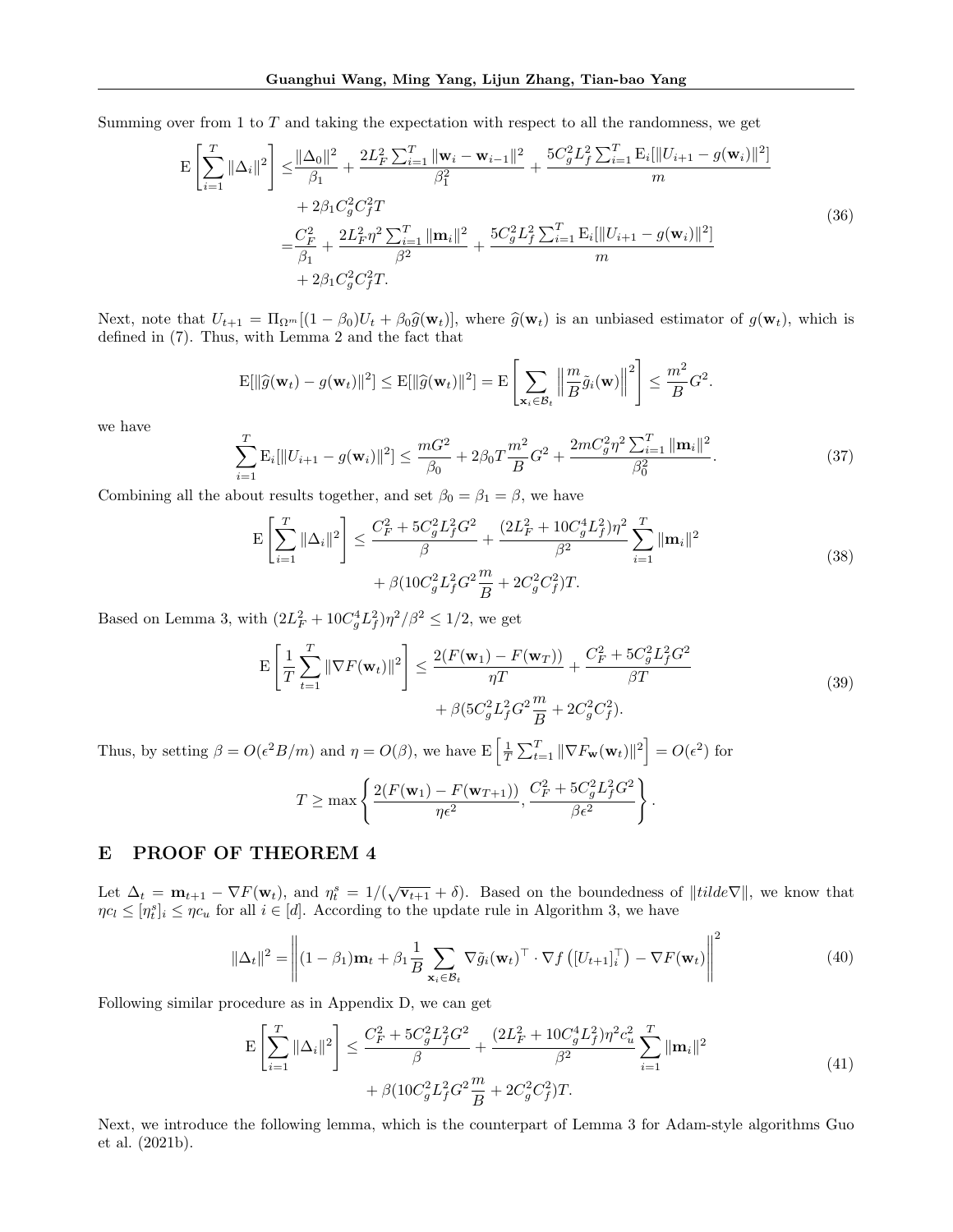| Method              | phishing                            | w6a                |
|---------------------|-------------------------------------|--------------------|
| ADAP                | $0.981 \pm 2E-7$                    | $1.0.675 \pm 1E-4$ |
| MOAP-V <sub>2</sub> | $0.978 \pm 2E - 6$                  | $10.596 \pm 2E-3$  |
| MOAP-V1             | $0.972 \pm 4E-6$   $0.608 \pm 4E-4$ |                    |

Table 5: Final averaged AP scores on the testing data.



Figure 3: AP vs  $\#$  of rounds on the training set

**Lemma 4.** For  $\mathbf{w}_{t+1} = \mathbf{w}_t - \eta_t^s \cdot \mathbf{m}_{t+1}$  with  $\eta c_l \leq [\eta_t]_i \leq \eta c_u$  and  $\eta L_F \leq c_l/(2c_u^2)$ , we have  $F(\mathbf{w}_{t+1}) \leq F(\mathbf{w}_t) + \frac{\eta c_u}{2} ||\nabla F(\mathbf{w}_t) - \mathbf{m}_{t+1}||^2 - \frac{\eta c_l}{2}$  $\frac{\partial c_l}{\partial t} \|\nabla F(\mathbf{w}_t)\|^2 - \frac{\eta c_l}{4}$  $\frac{C_l}{4}$  $\|\mathbf{m}_{t+1}\|^2$ .

Combining (41) and Lemma 4, and with  $(2L_F^2 + 10C_g^4L_f^2)\eta^2c_u^3/(c_l\beta^2) \leq 1/2$ , we get we get

$$
\mathbf{E}\left[\frac{1}{T}\sum_{t=1}^{T} \|\nabla F(\mathbf{w}_{t})\|^{2}\right] \leq \frac{2(F(\mathbf{w}_{1}) - F(\mathbf{w}_{T+1}))/c_{l}}{\eta T} + \frac{c_{u}(C_{F}^{2} + 5C_{g}^{2}L_{f}^{2}G^{2})/c_{l}}{\beta T} + \beta c_{u}(5C_{g}^{2}L_{f}^{2}G^{2}\frac{m}{B} + 2C_{g}^{2}C_{f}^{2})/c_{l}.
$$
\n(42)

Thus, by setting  $\beta = O(\epsilon^2 B/m)$  and  $\eta = O(\beta)$ , we have  $\mathbb{E}\left[\frac{1}{T}\sum_{t=1}^T \|\nabla F_{\mathbf{w}}(\mathbf{w}_t)\|^2\right] = O(\epsilon^2)$  for

$$
T \geq \max \left\{ \frac{2(F(\mathbf{w}_1) - F(\mathbf{w}_{T+1}))}{c_l \eta \epsilon^2}, \frac{c_u(C_F^2 + 5C_g^2 L_f^2 G^2)}{c_l \beta \epsilon^2} \right\}.
$$

## F COMPARISONS BETWEEN MOAP-V1 AND MOAP-V2

In this section, we first discuss the differences between the analysing techniques of MOAP-V1 and MOAP-V2, and then compare their empirical performances on real-world datasets.

**Comparison of proofs** We note that, when  $B = m$ , that is, when  $B_t$  includes all positive data, the proofs of the two algorithms are the same. For  $B < m$ , the major difference lies in the techniques used for bounding  $\sum_{i=1}^T \mathbb{E}_i[||U_{i+1} - g(\mathbf{w}_i)||^2]$ , i.e., the variance term of  $g(\mathbf{w})$  estimation. In MOAP-V2,  $U_{t+1}$  is the moving average of  $\widehat{g}(\mathbf{w}_t)$  (defined in (7)), which is an unbiased estimator of  $g(\mathbf{w}_t)$ . Thus, we can directly use the variance recursion property (Lemma 2) on  $U_{t+1}$  to bound  $\sum_{i=1}^{T} \mathbb{E}_i[\|U_{i+1} - g(\mathbf{w}_i)\|^2]$  (Eq. (37)), and then further combine the property of momentum step (Lemma 3) to obtain a tight bound. In contrast, the  $U_{t+1}$  in MOAP-V1 is only